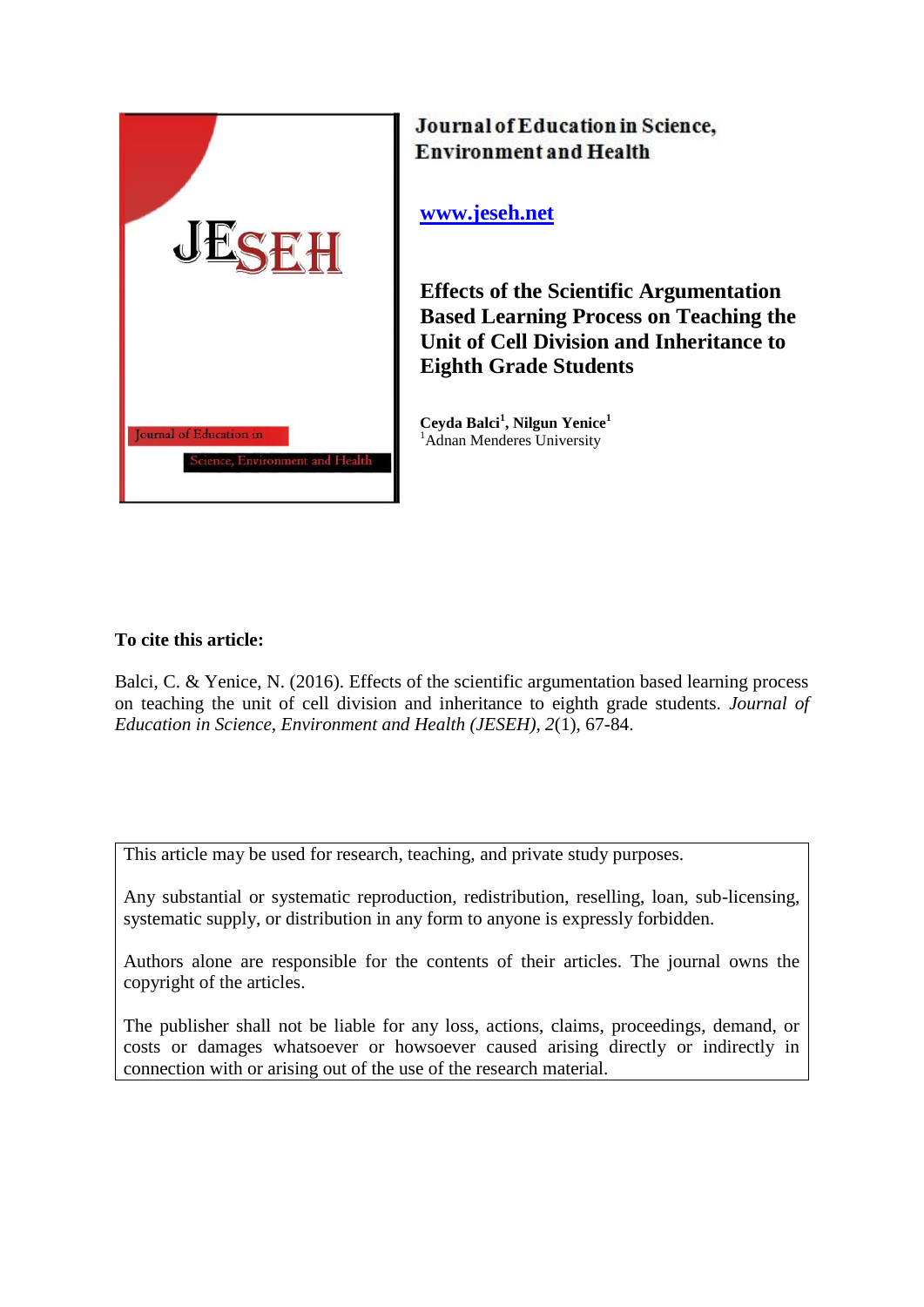

# **Effects of the Scientific Argumentation Based Learning Process on Teaching the Unit of Cell Division and Inheritance to Eighth Grade Students**

**Ceyda Balci 1\* , Nilgun Yenice<sup>1</sup>** <sup>1</sup>Adnan Menderes University

### **Abstract**

The aim of this study is to analyse the effects of scientific argumentation based learning process on the eighth grade students' achievement in the unit of "cell division and inheritance". It also deals with the effects of this process on their comprehension about the nature of scientific knowledge, their willingness to take part in discussions and their attitude towards the course of science and technology. The study employed the design of pretest-post test matched control group design which is part of semi-experimental design techniques. The participants of the study were 77 students, 38 of whom were in the experiment group and 39 of whom in the control group. The data of the study were collected using four tools: achievement test for the unit of cell division and inheritance, the nature of scientific knowledge scale, argumentation survey and the science and technology course attitude scale. All data collection tools were administered to experiment and control groups as pre- and post test. The data collected were analysed through t- test and ANCOVA (covariance analysis). The findings indicated that academic achievement, comprehension, willingness to discuss and the attitudes towards the course of science and technology of experiment students were significantly better than those of control students at the end of the implementation.

**Key words:** Scientific argumentation, Science education, Cell divison and inheritance, Nature of scientific knowledge, Attitudes towards the course of science and technology

# **Introduction**

-

Social and economic expectations from individuals have changed due to the changing science and technology in recent period. In this process science education has a significant role to play. The major goal of science education is to make students have a scientific perspective and to make it possible for them to use it to learn how scientific knowledge is constructed (MONE, 2013). Scientific knowledge is not absolute and unchangeable, but may change based on conditions. Scientific knowledge is constructed when several arguments are expressed and discussed (Kuhn, 1992). Therefore, an efficient science education can be realized in a classroom setting where students can easily and freely express their views, justify these views based on evidence, develop counter arguments related to the arguments by their peers and scientific argumentation based learning process is dominant (Kaya and Kılıç, 2010). In the scientific argumentation based learning process students have social communication with one another, improve their knowledge base and support their arguments. This learning process makes it possible for students to understand the relationship among evidence, claims and justifications and improves their critical thinking skills (Erduran, Simon and Osborne, 2004). Research suggests that the scientific argumentation based learning process have positive effects on students' learning of higher level of cognitive skills such as interpretation of events from different perspective using quality arguments, improving claims through analyses and syntheses and developing sophisticated views (Jiménez-Aleixandre, Rodriguez and Duschl, 2000; Duschl and Osborne, 2002; Erduran et. al., 2004; Osborne, Erduran and Simon, 2004; Kaya, 2005; Uluçınar Sağır, 2008; Von Aufschnaiter, Erduran and Osborne, 2008; Deveci, 2009; Tekeli 2009; Erdoğan, 2010; Gültepe, 2011; Gümrah, 2013; Boran, 2014; Çınar and Bayraktar, 2014). Tekeli (2009) concluded that eighth grade students who took the course of science and technology through scientific argumentation based learning process had significantly better comprehension of conceptual change about acid base and the nature of science, better scientific reasoning skills and better attitudes towards the course. It was also found that their willingness to participate in discussions was improved. The program of the course of science and technology indicates that using the scientific argumentation based learning process in the course requires several activities. This study provides different ways of using such activities in classrooms.

<sup>\*</sup> Corresponding Author: *Ceyda Balcı, cydbalci@gmail.com*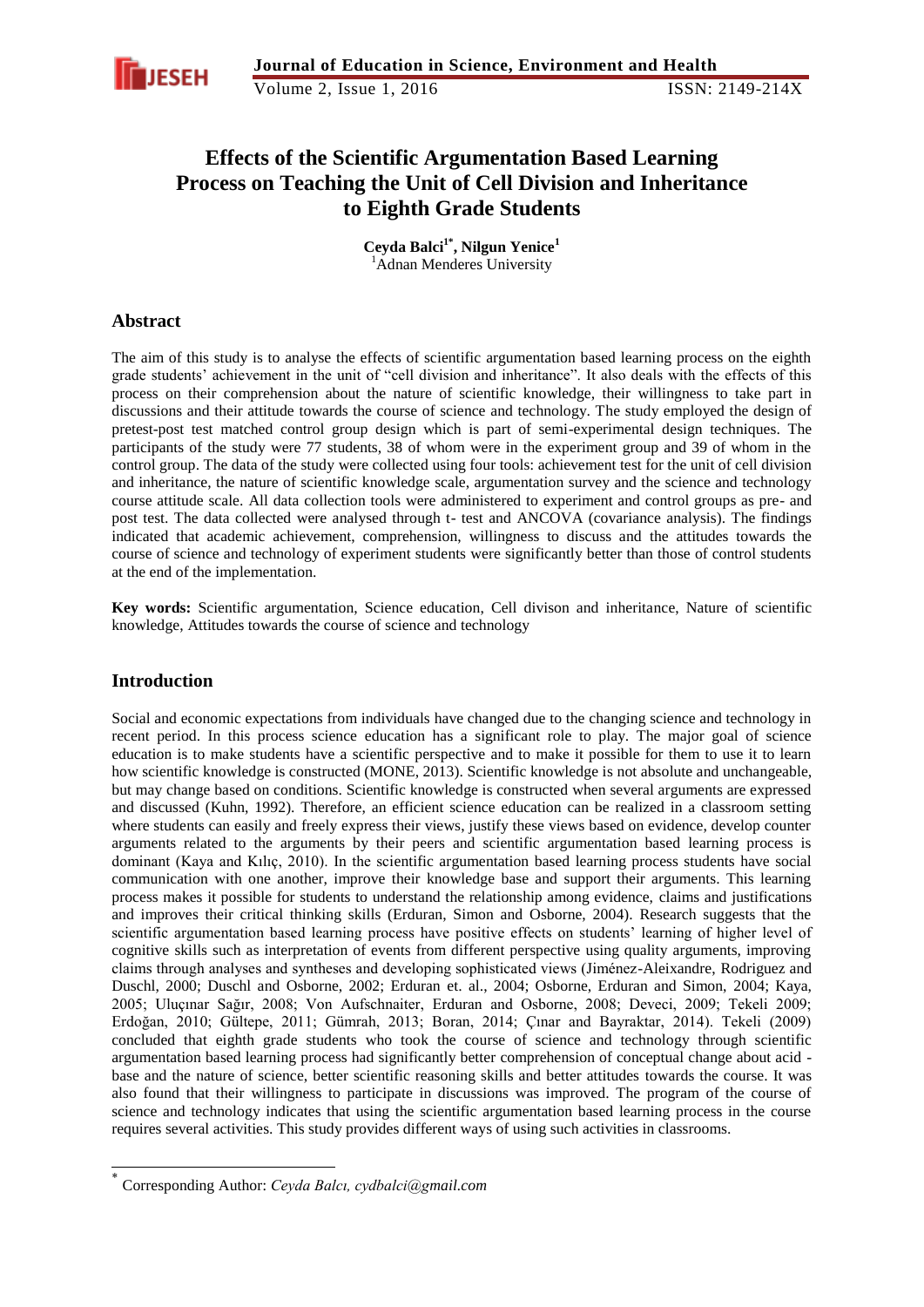#### **Scientific Argumentation**

There are different definitions of scientific argumentation. Hakyolu (2010) argues that scientific argumentation is a process of mental and social activities in which individuals exchange ideas to reach a conclusion about a topic and try to persuade other people about their views using scientific evidence. Jimenez-Aleixandre and Erduran (2008) state that scientific argumentation refers to the evaluation and justification of views in order to account for the relationship between claims and data. Therefore, scientific argumentation can be defined as a social activity which attempts to explain different views and ideas using positive critical thinking to overcome "undecided" position, to reveal truth and unknown in detail. This activity employs not only verbal communication but also visual materials to persuade people about a certai subject. Scientific argumentation takes place in an environment in which arguments are developed. Realist arguments are needed to persuade people and to have significant discussions in the process of scientific argumentations (Yeşiloğlu, 2007). Therefore, scientific argumentation includes the presentation and justification of several ideas about a topic (Küçük, 2012).

#### **The Toulmin Model of Argumentation**

Toulmin (1958) developed a model of argumentation in his book *The Uses of Argument* in order to account for how scientific argumentation takes place in its natural process. The model explains the basic constituents of argumentation and functional relations of them. This model is used in many fields of study, including science courses for the analysis of discussions (Newton, 1999; Driver, Newton and Osborne, 2000; Erduran et. al., 2004). Three major constituents of the model are grounds, warrant and claim. It also includes three supporting elements, namely backing, rebuttal and qualifiers. The model is given in figure 1.



Figure 1. The Toulmin Model of Argumentation (Toulmin, 1958)

In this model the basic constituents of scientific argumentation are explained and given as follows (Driver et. al., 2000).

*Claim:* The position or claim being argued for; the conclusion of the argument.

*Data:* Reasons or supporting evidence that bolster the claim.

*Warrant:* he principle, provision or chain of reasoning that connects the grounds/reason to the claim.

*Backing:* support, justification, reasons to back up the warrant.

*Rebuttal:* exceptions to the claim; description and rebuttal of counter-examples and counter-arguments. *Qualifiers:* specification of limits to claim, warrant and backing. The degree of conditionality asserted.

#### **Science, Scientific Argumentation and Science Education**

One of the distinctive features of science is that it includes reasoning processes supporting explanations and models and employs rational ways such as argumentation. Therefore, science can be regarded as a process in which arguments are backed by grounds and are confirmed by proper explanations (Tümay and Köseoğlu, 2011). Similarly, scientific argumentation is consisted of intragroup or individual interactions based on attempts of persuasion presenting valid and acceptable alternatives (Clark and Sampson, 2007). In science courses discussion can take place using proper strategies and therefore, students are provided with an opportunity to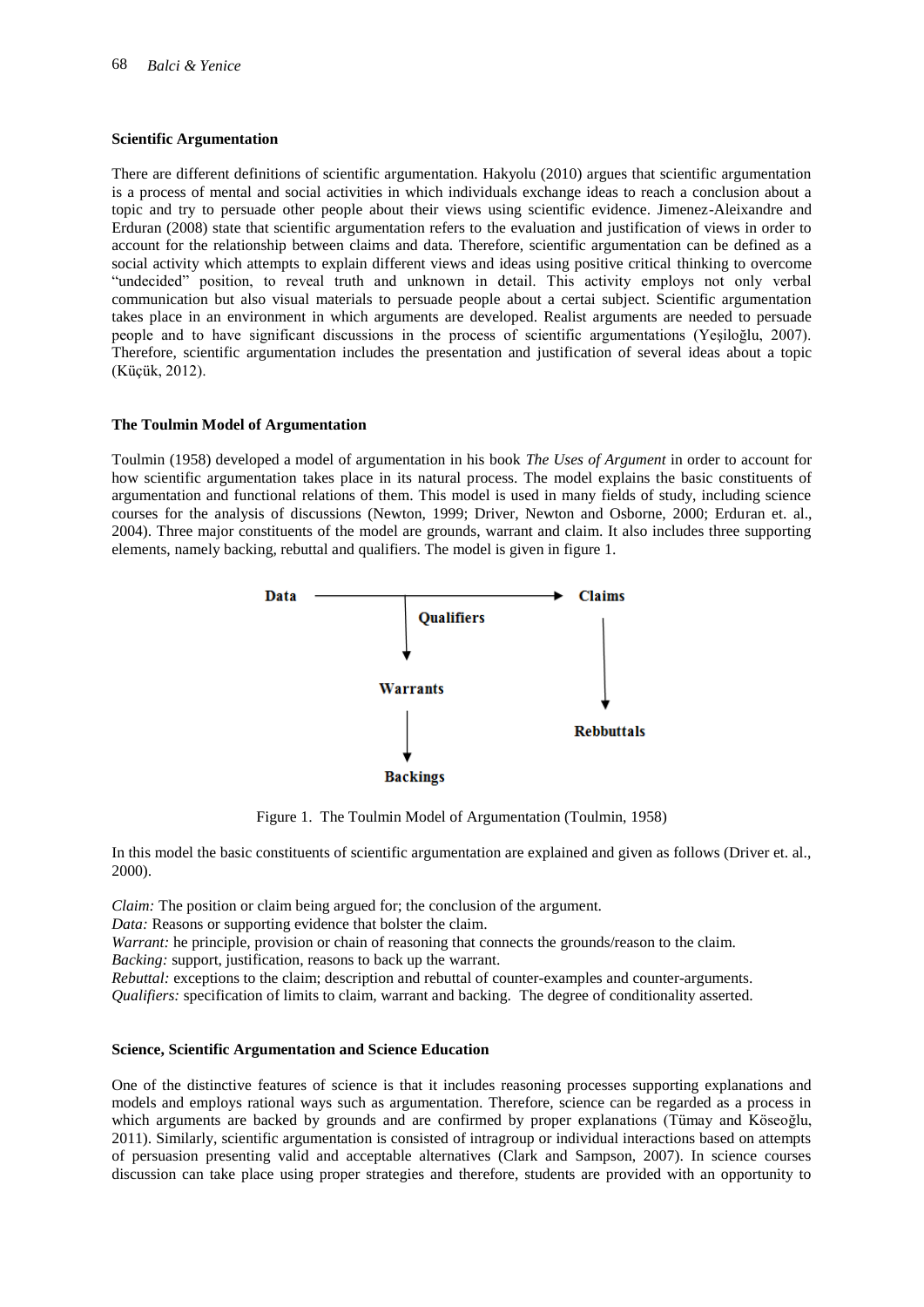defend their ideas through the elements of scientific argumentation. Some of the activities and strategies that can be used for this end are given as follows:

- *Expression Tables:* In this activity students are given a table of statements about a scientific topic. This table includes both correct and incorrect statements. Students are asked to state with which statements they agree and with which statements they do not agree and also, to tell their reasons (Osborne et. al., 2004).
- *Concept maps***:** Students are given a concept map, which includes several scientific concepts prepared based on the review of related literature. Then they discuss each concept in a group setting and develop arguments concerning whether or not these concepts are correct (Osborne et. al., 2004; Yeşiloğlu, 2007; Ceylan, 2012).
- *Competing theories- Stories:* Students are given two or more competing theories in the form of stories and are asked to answer the questions such as which theory they are supporting and why.
- *Competing theories- cartoons:* Students are given two or more competing theories in the form of cartoons. They are asked to choose a cartoon which they think that it includes the correct theory and to explain the reasons for their preference with related arguments (Osborne et. al., 2004).
- *Ideas and evidence:* Students are given two or more competing theories about the topic at hand. They are also given evidence statements about each theory. The class is divided into small groups and each group of students discusses each evidence statement (Solomon et. al. 1992, cited in Osborne et. al., 2004).
- *Developing arguments:* Students are given at most four ground statements about how a physical event takes place. Then they are asked to choose the best statement which explains the event and to develop arguments about the reasons for it (Osborne et. al., 2004).
- *Predict- Observe – Explain:* Students are shown a picture of an event without giving any detail. They are divided into small groups and develop arguments about the potential results of the event. At the end of the activity the result of the event. Then students are asked to make comparisons between the actual result of the event and their predictions about it (Özkara, 2011).
- *Designing an experiments:* The class is divided into small groups. They are given several hypothese such as "sound is much faster transmitted in solids." They are asked to design about the hypothesis they are given. They are also asked to develop arguments in support for their design following discussions with other groups (Osborne et. al., 2004).
- *Experiment reports:* Students are given a report and findings of an experiment carried out by other students. They are asked to develop arguments about the experiment based on this report (Golds Worthy, Watson and Wood- Robinson, 2000; cited in Osborne et. al., 2004).
- *Evidence cards:* Students are given two or more claims about a scientific topic and evidence cards to prove these claims. They are expected to present grounds and justification for the claims they selected. In activity students work in groups and reach a conclusion based on group discussions (Osborne et. al., 2004).
- *Discussion with models:* In the activity students are asked to develop or draw a model about a scientific topic or concept given. Then they are asked to develop arguments how they developed the model and which grounds they used for it. They are expected to present evidence supporting the model and rebut the other models giving counter arguments (Osborne et. al., 2004).

All the activities some of which given above aim at improving students' scientific thinking skills and their attempts to defend their position in a scientific manner. These activities make it possible for students to ask questions, defend their position using acceptable grounds, evaluate counter arguments and to follow a scientific way to achieve these activities. Activities of scientific argumentation are the basis for both science and science education (Kuhn, 1986; cited in Altun, 2010).

In Turkey the effects of scientific argumentation on student achievement in science education, student attitudes, debate skills of students and other related skills on different group of participants, including student teachers (Acar, 2008; Demirci, 2008; Tümay, 2008; Özdem, 2009; Aslan, 2010; Ceylan, 2010; Hakyolu, 2010; İşbilir, 2010; Top and Can, 2010; Kutluca, 2012; Şekerci, 2013; Boran, 2014), high school students (Yeşiloğlu, 2007; Özer, 2009; Çelik, 2010; Gültepe, 2011), primary and secondary students (Kaya, 2005; Kaya and Kılıç, 2008; Uluçınar Sağır, 2008; Kaya, 2009; Deveci, 2009; Tekeli, 2009; Altun, 2010; Erdoğan, 2010; Hacıoğlu, 2011; Keçeci, Kırılmazkaya and Kırbağ, 2011; Özkara, 2011; Ceylan, 2012; Küçük, 2012; Okumuş, 2012; Uluay, 2012; Cin, 2013; Çınar, 2013; Öğreten, 2014; Polat, 2014). These studies generally concluded that scientific argumentation has positive effects on the variables analysed. On the other hand, there are less studies concerning the effects of scientific argumentation on the eighth grade science and technology course (Kaya, 2009; Tekeli, 2009; Özkara, 2011; Okumuş, 2012). Some of the studies are about the use of scientific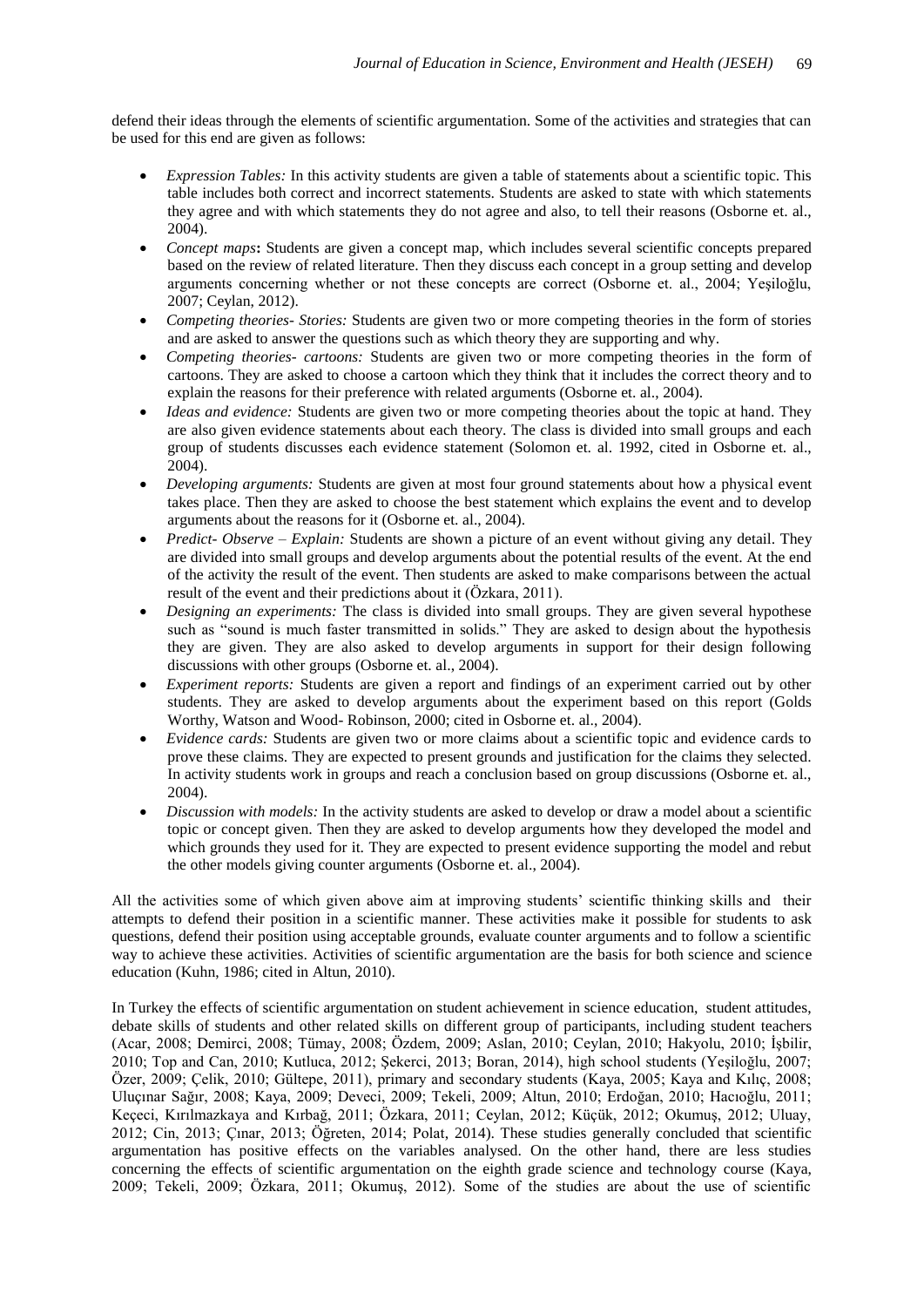argumentation in specific topics (i.e., global warming, environment, etc) covered in the course of science and technology (Deveci, 2009; Domaç, 2011; Karışan, 2011; Keçeci et. al., 2011; Yaman, 2011; Kutluca, 2012; Soysal, 2012).

There is no specific study about the effects of scientific argumentation on the students' achievement in the unit of "cell division and inheritance" covered in the eighth grade science and technology course, on their comprehension about the nature of scientific knowledge, their willingness to take part in discussions and their attitude towards the course of science and technology. Therefore, the findings of this study will provide new insights about the use of scientific argumentation in science education.

#### **Aim**

The study aims at identifying the effects of scientific argumentation on the students' achievement in the unit of "cell division and inheritance" covered in the eighth grade science and technology course, on their comprehension about the nature of scientific knowledge, their willingness to take part in discussions and their attitude towards the course of science and technology. In parallel to these aims the study tries to answer he following research questions:

1) Do the scores of the experiment students and of the control students from achievement test for the unit of cell division and inheritance significantly vary?

2) Do the scores of the experiment students and of the control students from the nature of scientific knowledge scale significantly vary?

3) Do the scores of the experiment students and of the control students from the argumentation survey significantly vary?

4) Do the scores of the experiment students and of the control students from the scale for attitudes towards science and technology course significantly vary?

# **Method**

#### **Model of the Study**

The study is deasigned as a pretest-post test matched control group research which is part of semi-experimental design techniques (Balcı, 2005).

#### **Participants**

The participants of the study were 77 eighth grade students attending two sections of a public secondary school in Sultangazi district of Istanbul during the school year of 2014-2015. Students in one section were assigned to the experiment group in which scientific argumentation was employed as learning process. The remaining students in the other section were assigned to the control group in which the course was delivered through traditional teaching methods. The experiment group consisted of 38 students of which 21 were females (55.3%) and 17 males (44.7%). There were 39 students in the control group of which 18 were females (46.2%) and 21 males (53.8%).

#### **Data Collection Instruments**

Achievement test for the unit of cell division and inheritance was developed by the author to determine the current knowledge of students about the topic. The test included 60 items developed based on the stated goals for the unit. It was used in a pilot study and then item analysis was carried out. Following the analysis the number of test became thirty. The analysis showed that its KR-20 reliability coefficient was .86.

#### *Nature of Scientific Knowledge Scale*

The nature of scientific knowledge scale was developed by Rubba and Anderson (1978) to reveal student understanding about the nature of scientific knowledge. The scale specifically addresses the understanding of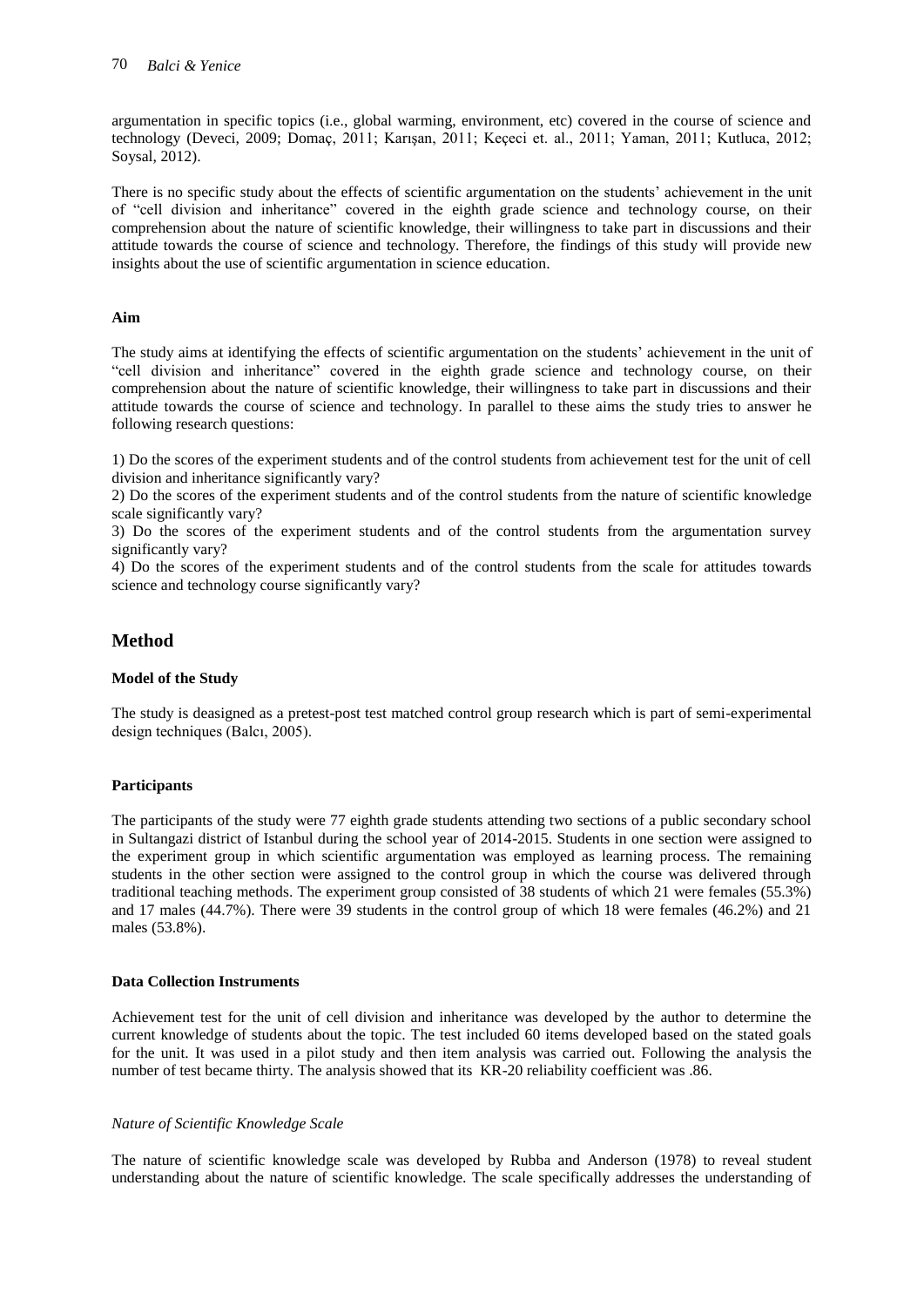students at the ages of 12-15. The scale was translated into Turkish by Taşar (2006). It was developed based on the model of scientific knowledge. It is a 5-point Likert scale, which covers 48 items of which 24 are positive statements and 24 are negative statements. The maximum score is 240, while the minimum score is 48. Higher scores in each dimensions mean that students have correct understanding about the nature of scientific knowledge. In the study it was found that the scale has six dimensions and the Cronbach's Alpha coefficients for the dimensions are as follows: for the dimension of ethics .87, for the dimension of creativty .87, for the dimension of development .86, for the dimension of simplicity .86, for the dimension of testability .86, and for the dimension of combination .86. The overall Cronbach's Alpha coefficient for the scale was found to be .84.

#### *Argumentation Test*

Argumentation test was administered to the experiment students to determine if any change took place in their willingness to participate in discussions. The test was developed by Infante and Rancer (1982). It was translated into Turkish by Kaya (2005). It is a 5-point Likert type scale of which Cronbach's Alpha coefficient was found to be .79.

#### *Attitudes towards Science and Technology Course Scale*

Developed by Tekeli (2009) the attitudes towards science and technology course scale was employed to reveal the particpants' attitudes towards the course. It is a 5-point Likert type scale which is consisted of fifteen items. Of these items, ten are positive statements and five negative statements. The original Cronbach's Alpha coefficient of the scale was found to be .96. In this study the reliability analysis of the scale was carried out on 118 eighth grade students. The results of confirmatory factor analysis showed that the scale did not have necessary statistical conditions for a single dimension  $(x^2$ /sd= 4.14; RMSEA= .164). Then the scale was analysed using exploratory factor analysis. It was found that the Kaiser Mayer Olkin (KMO) coefficient for four dimensions was .85. It was also found that the result of the Barlett's test was 804.866 (p< .01) and that it accounted for 68,09% of the total variance. Confirmatory analysis showed that four dimensions had  $x^2$ /sd=1.26. It is suggested that the rate between chi-square consistency and degree of freedom should be at most 5 or lower. In the analysis the  $x^2$ /sd rate was found to be lower than two, indicating that factor consistency is perfect (Kline, 2005). In addition, consistency indexes of four dimensions indicated that mean error square root RMSEA was .047. If the value of RMSEA is between 0 and .05, it refers to good consistency. The value of RMSEA between .05 and .08 reefrs to an acceptable consistency (Brown, 2006; Şimşek, 2007; Yılmaz and Çelik, 2009). In the current study the value of RMSEA was found to be .047, indicating that the consistency was good. Nonnormalized fit index (NNFI) was found to be .94, and comparative fit index (CFI) was found to be .95. In short, the factor analysis showed that the scale had four dimensions: positive attitude towards science and technology course, negative attitude towards science and technology course, importance attached to the science and technology course and interest in science and technology course. The Cronbach's Alpha coefficients of these dimensions are found as follows: for the dimension of positive attitude towards science and technology course it was .88, for the dimension of negative attitude towards science and technology course it was .80, for the dimension of importance attached to the science and technology course it was .71 and for the dimension of interest in science and technology course .77. The overall Cronbach's Alpha coefficient of the scale was found to be .88.

#### *Activities of Scientific Argumentation*

In order to develop study sheets for the classroom activities based on scientific argumentation several studies were reviewed (i.e., Osborne et. al., 2004; Uluçınar-Sağır, 2008; Altun, 2010; Şahin and Hacıoğlu, 2010; Hacıoğlu, 2011; Özkara, 2011; Yaman, 2011; Kutluca, 2012; Puig, Torija and Jimenez-Aleixandre, 2012; Soysal, 2012). In the study the following scientific argumentation-based activities and strategies were employed: developing arguments, competing theories-cartoons, predict-observe-explain, competing theoriesideas and evidence, expressions table, concept maps and competing theories-stories. Study sheets were developed by the author. These sheets were reviewed by science education specialists and science and technology teachers in terms of scope validity.

# **Procedure**

The unit was delivered in the control group through activities covered in the textbook. It was delivered in the experiment group through the activities mentioned above. All these activities were based on the Toulmin model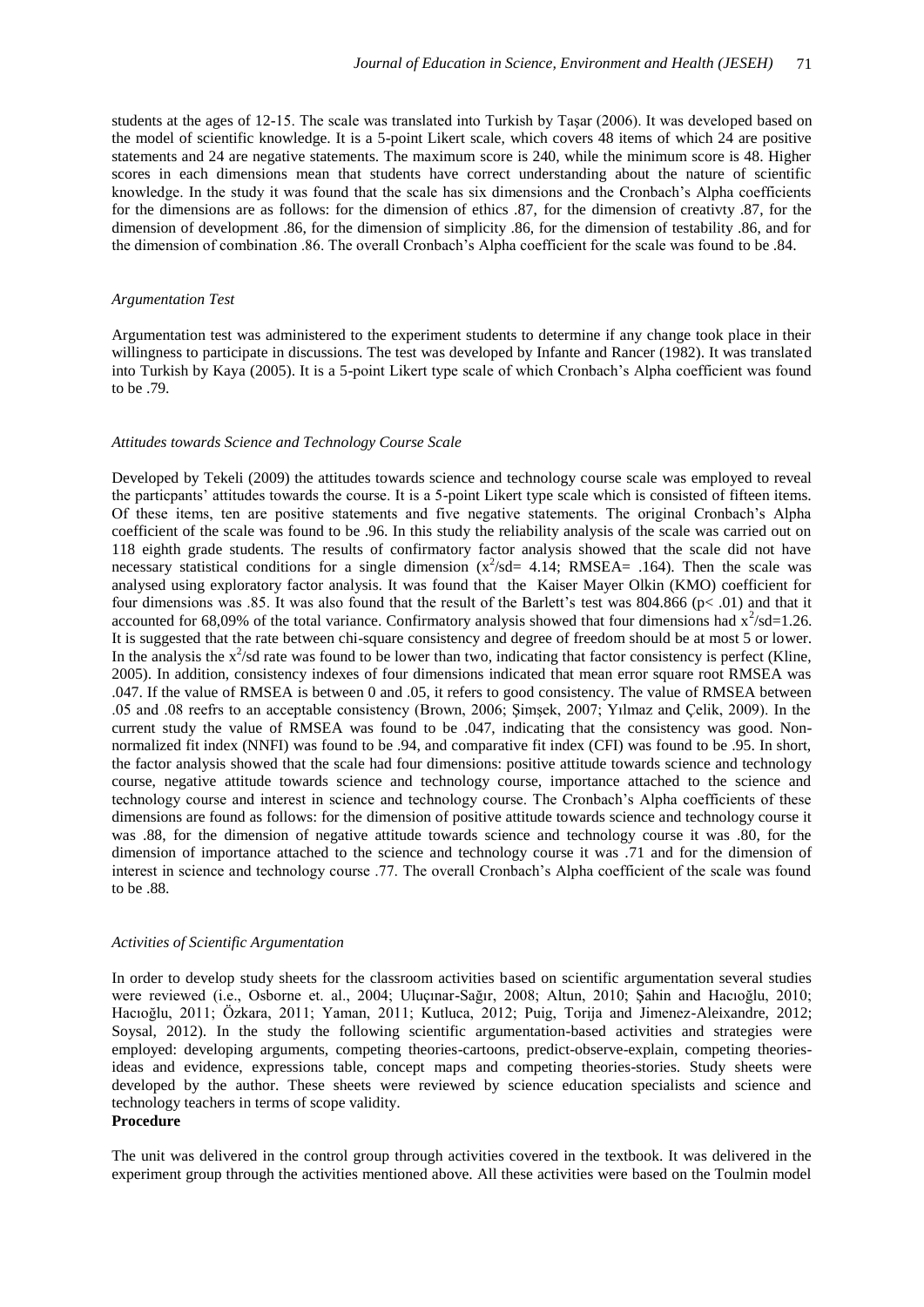of argumentation. The activities were implemented by the scholar. Table 1 shows the strategies of scientific argumentation and small group techniques used in the activities.

| <b>Activities</b>                                                                       | <b>The Strategies</b>                                            | Group<br><b>Techniques</b> |
|-----------------------------------------------------------------------------------------|------------------------------------------------------------------|----------------------------|
| In The Activities of Introduction to<br>and Preparation for Scientific<br>Argumentation | Developing Arguments                                             | Pair Talk                  |
| I am Examining Mitosis                                                                  | Developing Arguments                                             | <b>Listening Triads</b>    |
| In the Activities of Living Beings<br>and Their Chromosome Numbers                      | <b>Competing Theories- Cartoons</b>                              | Pairs and<br>Quadruples    |
| Astonishment of The King                                                                | Case Text- Developing Arguments                                  | Pairs and<br>Quadruples    |
| I'm Geeting to Know Mendel                                                              | Predict-Observe - Explain<br><b>Competing Theories- Cartoons</b> | Pair Talk                  |
| Hereditary diseases                                                                     | <b>Case Text- Developing Arguments</b>                           | Pair Talk                  |
| Let's Draw Irem's Family Tree                                                           | Competing Theories-Ideas and Evidence                            | Ambassadors                |
| I am Learning Meiosis                                                                   | Developing Arguments                                             | Pair Talk                  |
| Differences Between Mitosis and<br>Meiosis                                              | <b>Expression Tables</b>                                         | <b>Listening Triads</b>    |
| My Concept Map                                                                          | Concept Map                                                      | Pairs ad<br>Quadruples     |
| Nucleotides, DNA, Genes,<br>Chromosome                                                  | <b>Expression Tables</b>                                         | <b>Listening Triads</b>    |
| <b>Modification-Mutation</b>                                                            | <b>Case Text- Developing Arguments</b>                           | Pair Talk                  |
| Genetic Engineering                                                                     | <b>Competing Theories- Stories</b>                               | <b>Discussions</b>         |
| Living Clone                                                                            | <b>Competing Theories- Cartoons</b>                              | Ambassadors                |
| Why are we taller<br>than<br>our<br>grandparents?                                       | <b>Case Text- Developing Arguments</b>                           | Discussions                |

Table 1. Strategies of scientific argumentation and small group techniques used in the activities

As Table 1 shows in the activities the following small group techniques based on scientific argumentation were used: pair talk (in the activities of introduction to and preparation for scientific argumentation, I am geting to know Mendel, hereditary diseases, I am learning meiosis, modification- mutation), listening triads (I am examining mitosis, differences between mitosis and meiosis, nucleotides, DNA, genes, chromosome), pairs and quadruples (in the activities of living beings and their chromosome numbers, astonishment of the king, my concept map), ambassadors (in the activities of let's draw Irem's family tree, living clone) and discussions (in the activity of genetic engineering and why are we taller than our grandparents?).

In the experimental group students were informed about how scientific argumentation based learning process would be carried out. Two additional activities titled "young or old?" and "fraudulent tracks" were made. The study lasted for 24 class hours. Students were randomly divided into small groups during the activities where necessary.

#### **Data Analysis**

The pre-test scores of both groups were analysed using t-test, which indicated that the groups had similar scores (p>.05). The comparison of the post-test scores of the groups was made by ANCOVA. The distribution of ANCOVA analysis and introgroup regressions were analysed (Leech, Barrett and Morgan, 2005). The analysis showed that all conditions were proper for the ANCOVA analysis.

# **Results**

#### **Results of the Achievement Tests**

Table 2 shows mean pre- and post-test scores of the experiment and control groups in the achievement test, standard deviation and corrected post-test mean scores and standard deviation in the Bonferroni test.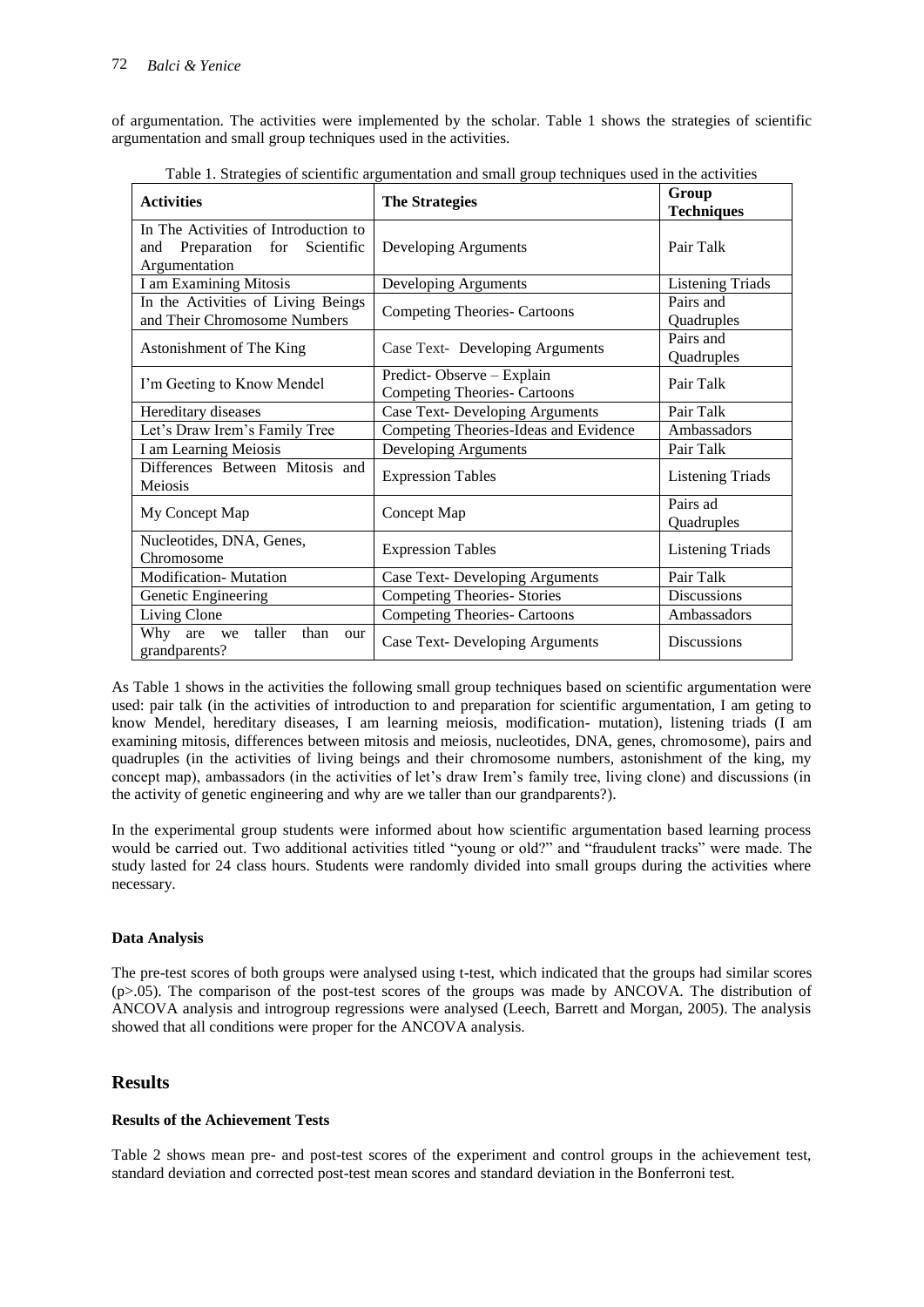|                    | suindard deviation and corrected post-test mean scores and standard crior |           |                     |             |                                        |      |  |
|--------------------|---------------------------------------------------------------------------|-----------|---------------------|-------------|----------------------------------------|------|--|
| <b>Groups</b><br>N |                                                                           |           | <b>Total Points</b> |             | <b>Corrected Post-Test Mean Scores</b> |      |  |
|                    |                                                                           |           |                     | S.S         |                                        | S.e  |  |
|                    |                                                                           | Pre test  | 11.50               | 4.688       |                                        |      |  |
| Experiment         | - 38                                                                      | Post test |                     | 19.05 4.724 | 18.99                                  | .606 |  |
|                    | 39<br>Control                                                             | Pre test  | 11.33 4.468         |             |                                        |      |  |
|                    |                                                                           | Post test | 16.20               | 5.161       | 16.26                                  | .599 |  |

Table 2. Mean pre- and post-test scores of the experiment and control groups in the achievement test, standard deviation and corrected post-test mean scores and standard error

Table 2 indicates that mean post-test score of the experiment group is 19.05, while that of the control group is 16.20. Following the correction of the pre-test scores mean post-test score of the experiment group is 18.99, while that of the control group is 16.26. Therefore, it can be stated that the academic achievement of the experiment students is much higher than that of the control students. In order to see whether or not the corrected post-test scores of the groups significantly vary ANCOVA analysis was used. The results of the ANCOVA analysis are given in Table 3.

Table 3. Results of the ANCOVA analysis about the corrected post-test scores of the groups

| <b>Source</b>               | Sum of Squares df |    | <b>Mean Square</b> |        | Sig.                |
|-----------------------------|-------------------|----|--------------------|--------|---------------------|
| Pre test(regression)        | 804.066           |    | 804.066 57.534     |        | .000                |
| Groups (experiment/control) | 143.218           |    | 143.218            | 10.248 | $.002$ <sup>*</sup> |
| rror                        | 1034.188          | 74 | 13.976             |        |                     |
| Total                       | 25874.000         | 77 |                    |        |                     |
| Corrected Total             | 1994.312          | 76 |                    |        |                     |

Table 3 indicates that when the pre-test scores of the groups are controlled there appears a statistically significant difference between the post-test score of the experiment group and that of the control group ( $F_{(1,74)}=$ 10.248, p< .05). More specifically, the corrected mean post-test score of the experiment group ( $X = 18.99$ ) is higher than that of the control group ( $X = 16.26$ ). Therefore, using a scientific argumentation based learning process has significant and positive effects on the student achievement in regard to the unit of cell division and inheritance.

#### **Results of the Nature of Scientific Knowledge Scale**

Mean post-test scores of the experiment students was found to be 27.21 for the dimension of ethics. It was found found to be 29.86 for the dimension of creativity, 28.63 for the dimension of development, 26.13 for the dimension of simplicity, 33.57 for the dimension of testability and 29.86 for the dimension of combination. For the control group the following mean post-test scores were found: for the dimension of ethics it was 25.46, for the dimension of creativity it was 28.12, for the dimension of development it was 25.89, for the dimension of simplicity it was 23.53, for the dimension of testability it was 30.87 and for the dimension of combination it was 28.12.

When the pre-test scores of the experiment students are controlled their mean post-test scores for the dimension of the scale were found to be higher ethics  $(X<sub>D</sub>=27.33; X<sub>K</sub>=25.33)$ , creativity  $(X<sub>D</sub>=30.28; X<sub>K</sub>=27.72)$ , development ( $X_{D}$ =28.68;  $X_{K}$ = 25.84), simplicty ( $X_{D}$ =26.07;  $X_{K}$ =23.59), testability ( $X_{D}$ =33.41;  $X_{K}$ = 31.03) and combination ( $X_{D}=32.44$ ;  $X_{K}=32.33$ )) than those of the control students. Therefore, it safe to argue that the experiment students had much more developed views about the nature of scientific knowledge than the control students. In order to see whether or not the corrected post-test scores of the groups significantly vary ANCOVA analysis was used. The results of the ANCOVA analysis are given in Table 4.

Table 4 indicates that when the pre-test scores of the groups are controlled there appears a statistically significant difference between the corrected mean post-test scores of both groups for five dimensions of the scale: ethics (F<sub>(1,74)</sub> = 6.407, p < .05), creativity (F<sub>(1,74)</sub> = 6.188, p < .05), development (F<sub>(1,74)</sub> = 7.933, p < .05), simplicity (F<sub>(1,74)</sub>= 10.190, p < .05) and testability (F<sub>(1,74)</sub>= 9.128, p < .05). The experiment students had higher mean post-test scores for the dimensions mentioned above than the control students. For the sixth dimension, namely combination, the mean corrected post-test score for the experiment group  $(X=32.44)$  was higher than that of the control group ( $X=32.33$ ). However, when the pre-test scores of both groups are controlled, it appears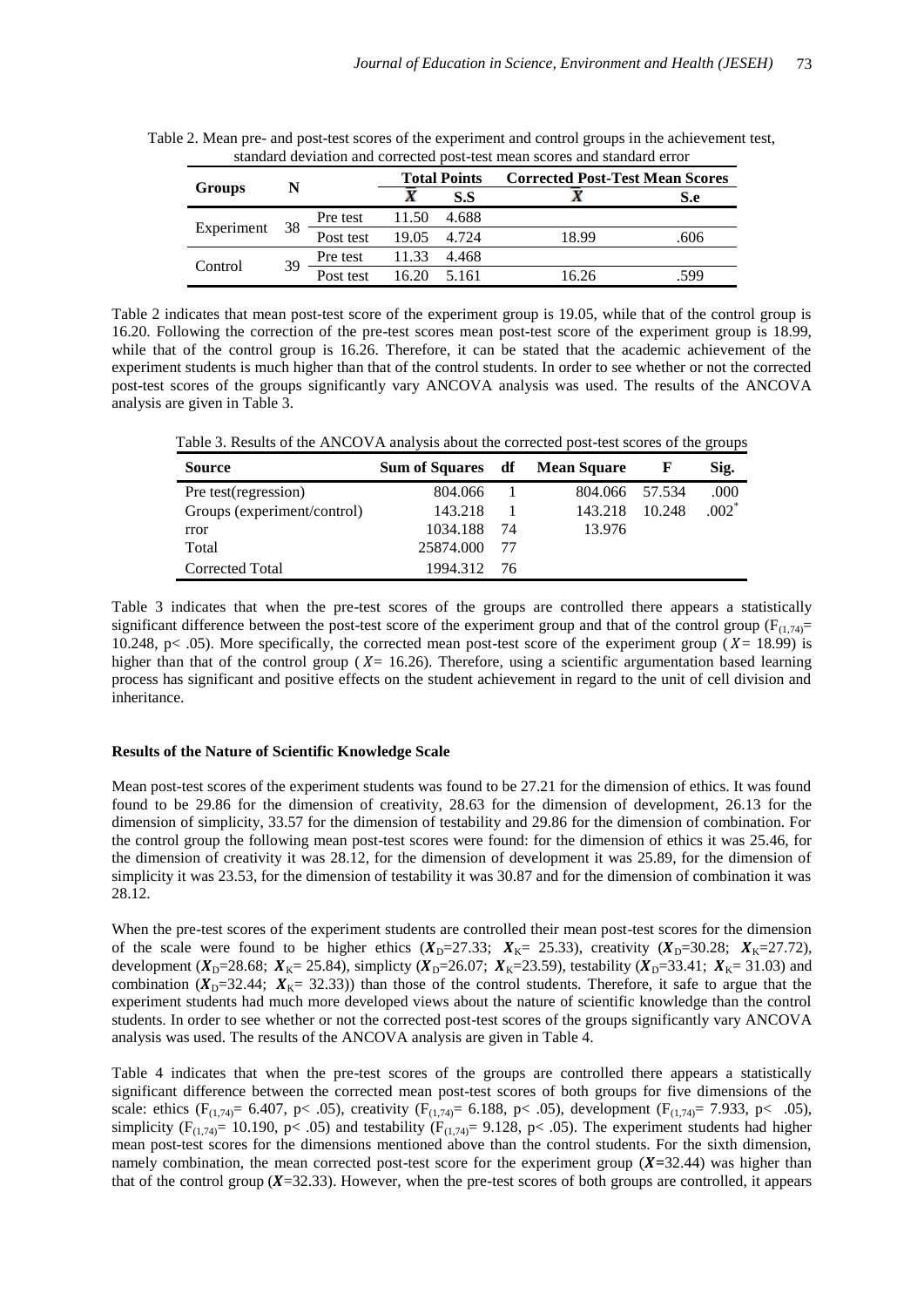that this difference is not statistically significant ( $F_{(1,74)}$ = .017, p> .05). These findings suggest that the experiment students had much more developed and correct understandings about the ethical, creativity, developmental, simplicity and testability dimensions of scientific argumentation than the control students. Therefore, it can be argued that scientific argumentation based learning process has positive and significant effects on the student understanding about the nature of scientific knowledge.

| Subdimension       | <b>Source</b>              | Sum of<br><b>Squares</b> | df             | <b>Mean</b><br><b>Square</b> | $\mathbf F$ | Sig.    |
|--------------------|----------------------------|--------------------------|----------------|------------------------------|-------------|---------|
|                    | Pre test(regression)       | 465.114                  | $\mathbf{1}$   | 465.114                      | 38.808      | .000    |
| <b>Ethics</b>      | Groups(experiment/control) | 76.793                   | $\mathbf{1}$   | 76.793                       | 6.407       | $.013*$ |
|                    | Error                      | 886.894                  | 74             | 11.985                       |             |         |
|                    | Corrected Total            | 1410.883                 | 76             |                              |             |         |
|                    | Pre test(regression)       | 889.980                  | $\mathbf{1}$   | 889.980                      | 44.298      | .000    |
|                    | Groups(experiment/control) | 124.327                  | 1              | 124.327                      | 6.188       | $.015*$ |
| <b>Creativity</b>  | Error                      | 1486.722                 | 74             | 20.091                       |             |         |
|                    | <b>Corrected Total</b>     | 2434.987                 | 76             |                              |             |         |
|                    | Pre test(regression)       | 821.054                  | $\mathbf{1}$   | 821.054                      | 42.211      | .000    |
|                    | Groups(experiment/control) | 154.299                  | -1             | 154.299                      | 7.933       | $.006*$ |
| Development        | Error                      | 1439.378                 | 74             | 19.451                       |             |         |
|                    | Corrected Total            | 2404.312                 | 76             |                              |             |         |
|                    | Pre test(regression)       | 332.703                  | $\mathbf{1}$   | 332.703                      | 28.517      | .000    |
|                    | Groups(experiment/control) | 118.883                  | 1              | 118.883                      | 10.190      | $.002*$ |
| <b>Simplicty</b>   | Error                      | 863.331                  | 74             | 11.667                       |             |         |
|                    | <b>Corrected Total</b>     | 1325.455                 | 76             |                              |             |         |
|                    | Pre test(regression)       | 511.795                  | $\mathbf{1}$   | 511.795                      | 43.242      | .000    |
| <b>Testability</b> | Groups(experiment/control) | 108.036                  | $\overline{1}$ | 108.036                      | 9.128       | $.003*$ |
|                    | Error                      | 875.827                  | 74             | 11.835                       |             |         |
|                    | <b>Corrected Total</b>     | 1528.675                 | 76             |                              |             |         |
|                    | Pre test(regression)       | 480.964                  | -1             | 480.964                      | 41.679      | .000    |
|                    | Groups(experiment/control) | .198                     | -1             | .198                         | .017        | .896    |
| <b>Combination</b> | Error                      | 853.947                  | 74             | 11.540                       |             |         |
|                    | <b>Corrected Total</b>     | 1340.312                 | 76             |                              |             |         |

Table 4. Results of the ANCOVA analysis about the corrected post-test scores of the groups

# **Results of Argumentation Test**

Table 5 shows the pre- and post-test mean scores of the groups in the argumentation test and standard deviation. It also indicates the corrected post-test mean scores and standard deviation which were found as a result of the ANCOVA analysis.

|                    | Table 5. I Tempost-test fileall and corrected post-test fileall scores |                                                 |                     |     |                                        |      |
|--------------------|------------------------------------------------------------------------|-------------------------------------------------|---------------------|-----|----------------------------------------|------|
| Groups             | N                                                                      |                                                 | <b>Total Points</b> |     | <b>Corrected Post-Test Mean Scores</b> |      |
|                    |                                                                        |                                                 |                     | S.S |                                        | S.e  |
| - 38<br>Experiment |                                                                        | Pre test 64.13 12.760<br>Post test 71.13 13.293 |                     |     |                                        |      |
|                    |                                                                        |                                                 |                     |     | 71.14                                  | .968 |
| Control            | 39                                                                     | Pre test 64.15 10.080                           |                     |     |                                        |      |
|                    |                                                                        | Post test 66.79 11.772                          |                     |     | 66.78                                  | .956 |

Table 5. Pre/post-test mean and corrected post-test mean scores

Table 5 indicates that the mean post-test score of the experiment group was found to be 71.13. It was found to be 66.79 for the control group. When the pre-test scores are controlled the mean post-test score for the experiment group was found to be 71.14, and it was found to be 66.78 for the control group. Therefore, it can be stated that willingness of the experiment students to participate in discussions is higher than that of the control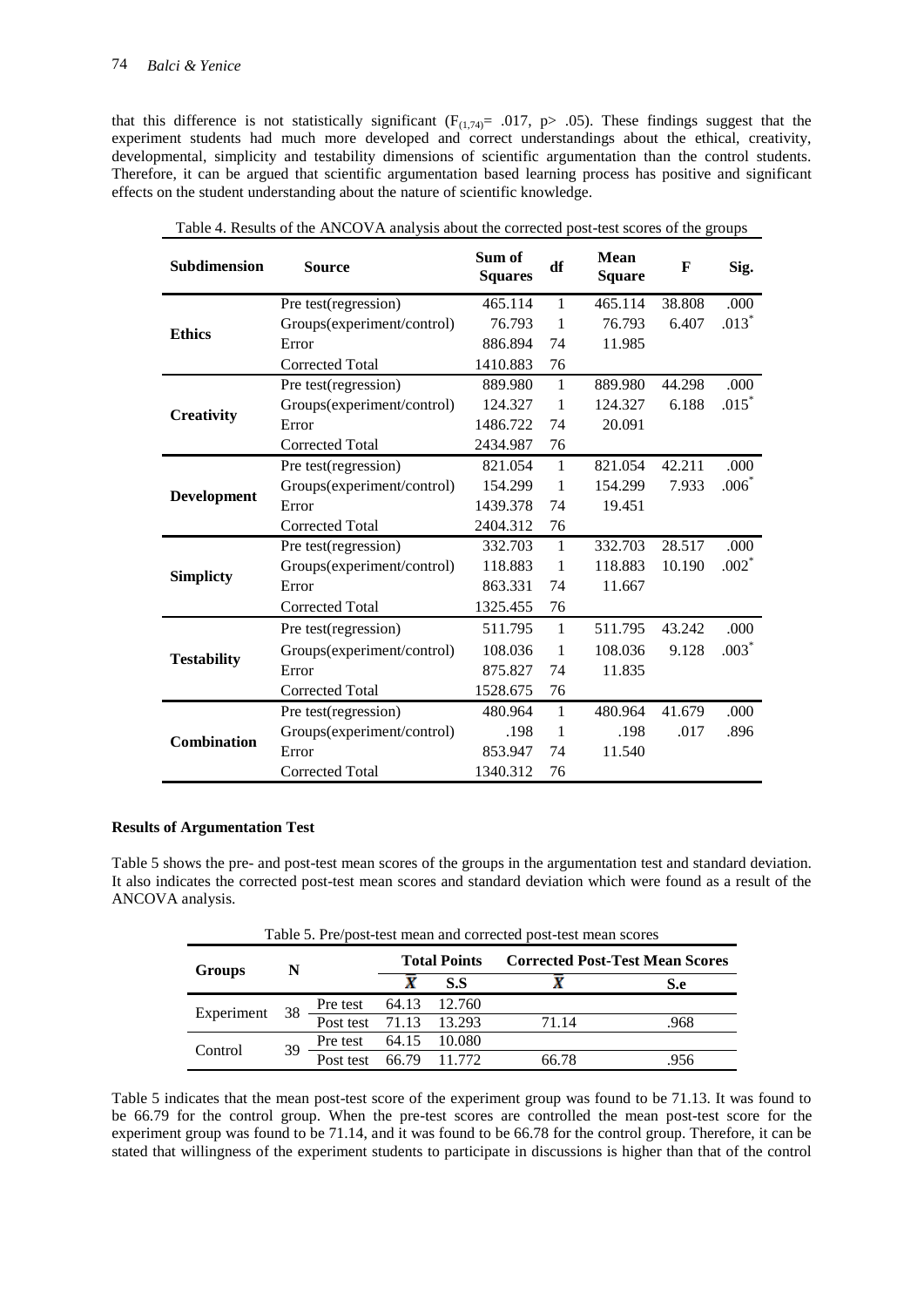students. ANCOVA was employed to see whether or not there was a significant difference between the corrected post-test scores of the groups. The results of the analysis are given in Table 6.

| <b>Source</b>               | Twic of three viritosing about the pre- and post-test scores of both groups<br><b>Sum of Squares</b> | df  | <b>Mean Square</b> |        | Sig.    |
|-----------------------------|------------------------------------------------------------------------------------------------------|-----|--------------------|--------|---------|
| Pre test(regression)        | 9169.192                                                                                             |     | 9169.192 257.453   |        | .000    |
| Groups (experiment/control) | 365.563                                                                                              |     | 365.563            | 10.264 | $.002*$ |
| Error                       | 2635.509                                                                                             | -74 | 35.615             |        |         |
| Total                       | 378074.000                                                                                           | -77 |                    |        |         |
| Corrected Total             | 12166.675                                                                                            | -76 |                    |        |         |

Table 6. ANCOVA results about the pre- and post-test scores of both groups

Table 6 indicates that when the pre-test scores of the groups are controlled there appears a statistically significant difference between the corrected mean post-test scores of the groups ( $F_{(1,74)}$ = 10.264, p< .05). More specifically, the corrected mean post-test score of the experiment group ( $X = 71.14$ ) is higher than that of the control group ( $X = 66.78$ ). Therefore, it can be argued that scientific argumentation based learning process has positive and significant effects on the student willingness to participate in discussions.

#### **Results of the Attitudes towards Science and Technology Course Scale**

The mean post-test scores for the experiment group were found to be 25.02 for the positive attitudes, 12.18 for the negative attitudes, 12.65 for the importance given to the course and 13.15 for the interest in the course. For the control group the mean post-test scores were found to be 22.64 for the positive attitudes, 12.17 for the negative attitudes, 12.41 for the importance given to the course, and 11.76 for the interest in the course. When the pre-test scores are controlled, the mean post-test scores for the dimensions for the experiment group (positive attitude  $(X_D = 25.11; X_K = 22.55)$ , negative attitude  $(X_D = 12.68; X_K = 12.38)$ , importance  $(X_D = 12.63; X_K = 12.64)$  $X_{K}= 12.43$ ) and interest ( $X_{D}=12.93$ ;  $X_{K}=11.98$ ) were higher than those for the control group. Therefore, the attitudes of the experiment students towards the science and technology course much higher than those of the control students. ANCOVA was employed to see whether or not there was a significant difference between the corrected post-test scores of the groups. The results are given in Table 7.

| Table 7. ANCOVA results about the pre- and post-test scores of both groups |                            |                  |    |                              |        |                     |
|----------------------------------------------------------------------------|----------------------------|------------------|----|------------------------------|--------|---------------------|
| <b>Subdimension</b>                                                        | <b>Source</b>              | Sum of<br>quares | df | <b>Mean</b><br><b>Square</b> | F      | Sig.                |
|                                                                            | Pre test(regression)       | 446.563          | 1  | 446.563                      | 66.977 | .000                |
|                                                                            | Groups(experiment/control) | 126.097          | 1  | 126.097                      | 18.913 | $.000^*$            |
| <b>The Positive Attitudes</b>                                              | Error                      | 493.386          | 74 | 6.667                        |        |                     |
|                                                                            | Corrected Total            | 1049.455         | 76 |                              |        |                     |
|                                                                            | Pre test(regression)       | 115.741          | 1  | 115.741                      | 41.661 | .000                |
|                                                                            | Groups(experiment/control) | 1.784            | 1  | 1.784                        | .642   | .426                |
| <b>The Negative Attitudes</b>                                              | Error                      | 205.582          | 74 | 2.778                        |        |                     |
|                                                                            | Corrected Total            | 331.169          | 76 |                              |        |                     |
|                                                                            | Pre test(regression)       | 73.484           | 1  | 73.484                       | 33.463 | .000                |
|                                                                            | Groups(experiment/control) | .736             | 1  | .736                         | .335   | .564                |
| Importance                                                                 | Error                      | 162.504          | 74 | 2.196                        |        |                     |
|                                                                            | Corrected Total            | 237.169          | 76 |                              |        |                     |
|                                                                            | Pre test(regression)       | 87.715           | 1  | 87.715                       | 62.257 | .000                |
| <b>Interest</b>                                                            | Groups(experiment/control) | 16.405           | 1  | 16.405                       | 11.643 | $.001$ <sup>*</sup> |
|                                                                            | Error                      | 104.260          | 74 | 1.409                        |        |                     |
|                                                                            | Corrected Total            | 229.091          | 76 |                              |        |                     |

Table 7 shows that when the pre-test scores are controlled, there appear significant differences between the posttest scores of the groups for two dimensions: positive attitude ( $F_{(1,74)}= 18.913$ , p< .05) and interest ( $F_{(1,74)}=$ 11.643, p< .05). More specifically, the experiment group had higher mean post-test scores for these dimensions than the control group. In addition, the experiment group had a higher mean post-test scores for the dimension of interest than the control group  $(X=12.68$  and  $X=12.38$ , respectively). However, when the pre-test scores are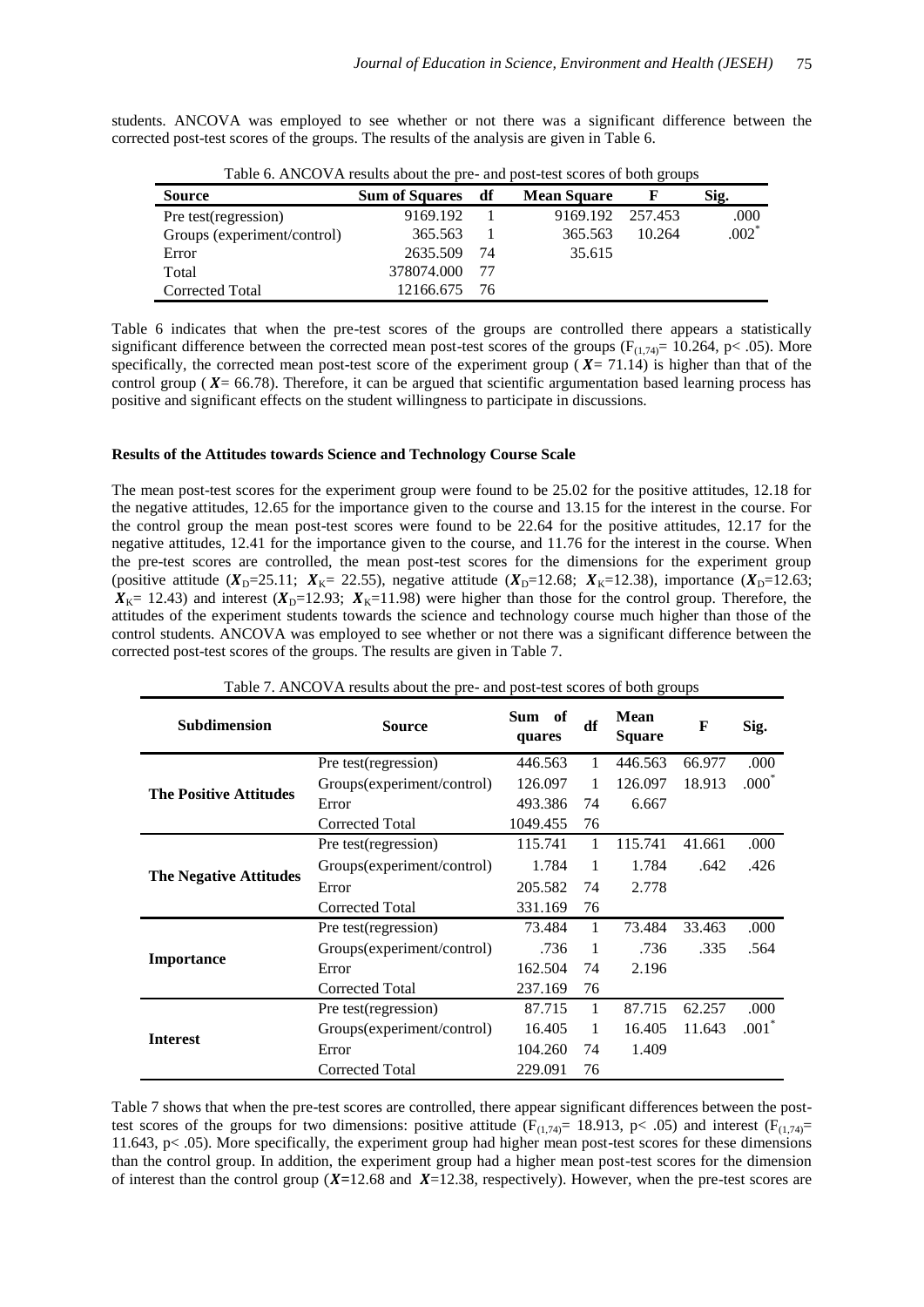controlled, it is found that this difference is not statistically significant ( $F_{(1,74)}=$  .642, p> .05). Similarly, the experiment group had a higher mean post-test scores for the dimension of importance than the control group  $(X=12.63$  and  $X=12.43$ , respectively). However, when the pre-test scores are controlled, it is found that this difference is not statistically significant ( $F_{(1,74)}$ = .335, p> .05). These findings suggest that scientific argumentation based learning process has positive and significant effects on the student attitudes towards the course of science and technology.

# **Discussion and Conclusion**

In the study it was found that scientific argumentation based learning process is much more efficient in improving student achievement than traditional and textbook based teaching methods. The finding of the study that scientific argumentation based learning process improves student achievement is consistent with previous findings (Yerrick, 2000; Zohar and Nemet, 2002; Kaya, 2005; Demirci, 2008; Sağır-Uluçınar, 2008; von Aufschnaiter et. al., 2008; Deveci, 2009; Köroğlu, 2009; Tekeli, 2009; Altun, 2010; Özkara, 2011; Ceylan, 2012; Okumuş, 2012; Uluay, 2012; Öğreten, 2014; Polat, 2014). For instance, Özkara (2011) analysed the effects of the scientific argumentation based learning process on the achievement of eighth graders in relation to the unit of pressure and concluded that this process has a significant effects on student achievement. Similarly, Polat (2014) compared the scientific argumentation based learning process and traditional teaching method on seventh graders and found that the former had positive effects on student achievement. On the other hand, this finding of the study is also consistent with the findings of the previous studies carried out on secondary students and student teachers (Yeşiloğlu, 2007; Özer, 2009; Demircioğlu and Uçar, 2015). However, Gümrah (2013) found no significant difference between the scientific argumentation based learning process and traditional methods on the ninth grade students' achievement. This inconsistency might have arised due to the use of different groups of participants.

Students who are taught through the scientific argumentation based learning process may experience several steps involved in the scientific process (Driver et. al., 2000). In the study it was found that the experiment group had higher mean post-test scores for five out of six dimensions of the nature of the scientific knowledge scale, namely ethics, creativity, development, simplicity and testability. On the other hand, although the difference is not statistically significant, the experiment group also had higher mean post-test score for the dimension of combination than the control group ( $X=32.44$  and  $X=32.33$ , respectively). Therefore, it is safe to argue that the experiment students had much more developed understandings about the nature of scientific knowledge. This finding of the study is consistent with previous studies (Kaya, 2005; Uluçınar Sağır, 2008; von Aufschnaiter et. al., 2008; Tekeli, 2009; Altun, 2010). On the other hand, this finding of the study is also consistent with the findings of the previous studies carried out on secondary students and student teachers (Özer, 2009; Tümay and Köseoğlu, 2010; Gümrah, 2013; Boran, 2014). For instance, Gümrah (2013) found that the scientific argumentation based learning process has positive effects on student understandings about the nature of scientific knowledge. However, there are also studies which concluded that the scientific argumentation based learning process has no significant effects on student understandings about the nature of scientific knowledge (Yeşiloğlu, 2007, Ceylan, 2012, Şekerci, 2013). This inconsistency might have arised from the use of different groups of participants or the subject analysed.

The use of small groups in teaching scientific concepts makes it possible for students to perceive scientific concepts in a social pattern. In the study it was found that the experiment students had higher levels of willingness to take part in discussions than the control students. This finding is similar to those of the previous studies (Kaya, 2005; Uluçınar Sağır, 2008; Tekeli, 2009, Erdoğan, 2010; Yeh and She, 2010; Çınar, 2013). For instance, Çınar (2013) found that the experiment students who were taking the fifth grade science and technology course in a scientific argumentation based learning setting had higher levels of willingness to take part in discussions than the control students. On the other hand, this finding of the study is also consistent with the findings of the previous studies carried out on secondary students and student teachers (İşbilir, 2010; Şekerci, 2013; Demircioğlu et. al., 2015).

In the study it was also found that the scientific argumentation based learning process had positive effects in improving the student attitudes towrds the course of science and technology. More specifically, the experiment students had higher mean post-test scores for the dimensions of positive attitudes towards the course of science and technology and of interest in the course. It is thought that the reasons for these improved student attitudes are about the experience of a different teaching and learning process and intragroup interactions. The finding about the positive effects of the scientific argumentation based learning process on student attitudes is consistent with previous findings (Kaya, 2005; Tekeli, 2009; Erdoğan, 2010; Küçük, 2012). For instance, Küçük (2012)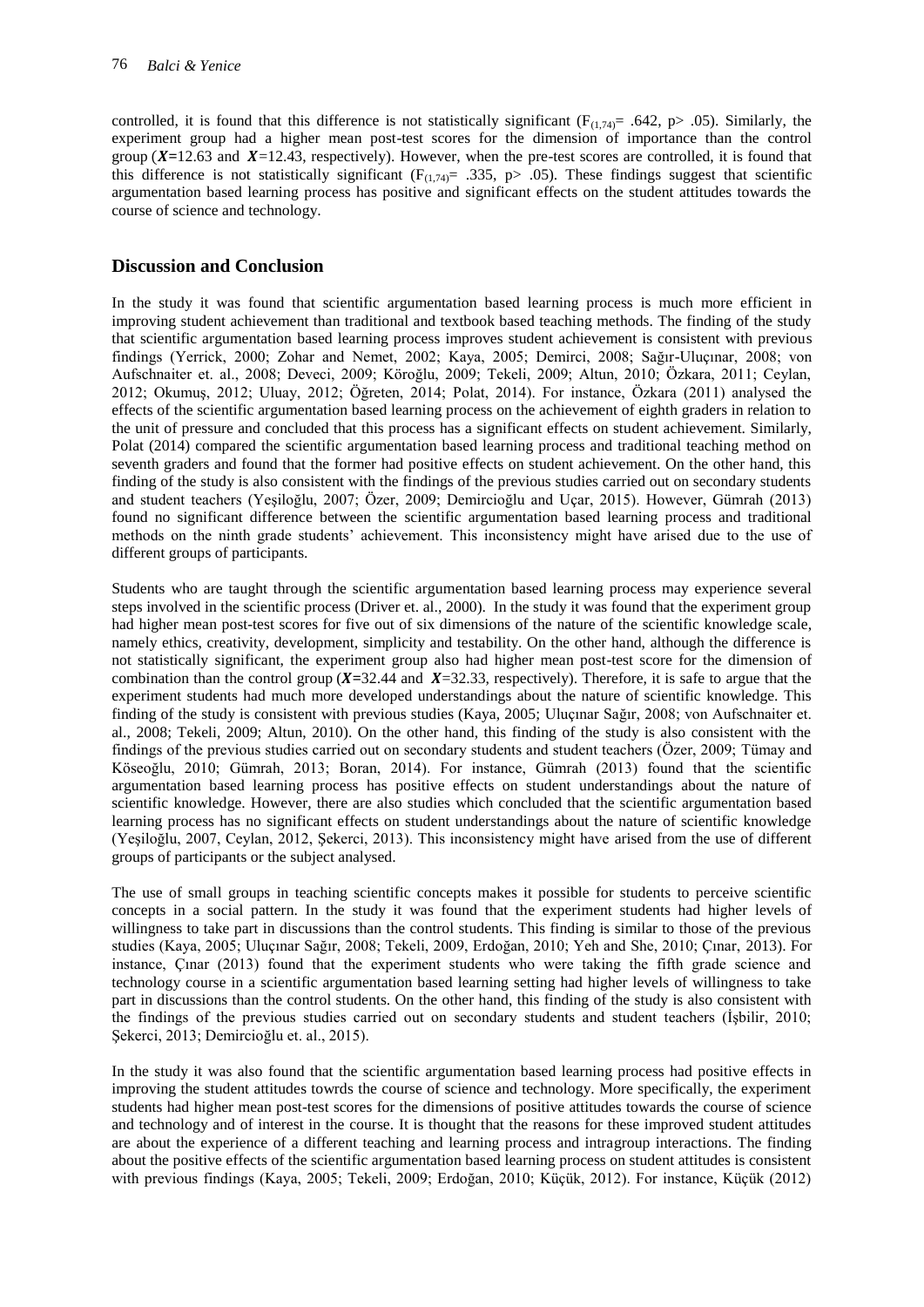found the positive effects of the scientific argumentation based learning process on the attitudes of the seventh grade students towards the course of science and technology. Research suggests that student attitudes resist to change (Uluçınar Sağır, 2008; Altun, 2010; Özkara, 2011; Ceylan, 2012). On the other hand, Yeşiloğlu (2007) found that the scientific argumentation based learning process had no significant effect on the attitudes of the tenth grade students towards the chemistry course. This inconsistency can be stemmed from the use of different groups of participants and the analysis of different study subjects. In short, it is found that the scientific argumentation based learning process had significant and positive effects on student achievement, student understandings about the nature of scientific knowledge and their attitudes towards the course of science and technology.

# **Acknowledgements**

This study is a version of the MA thesis under the supervision of Assoc. Prof. Dr. Nilgün YENİCE at Adnan Menderes University and was supported by the scientific research project directorate of Adnan Menderes University.

# **References**

- Acar, Ö. (2008). *Argumentation skills and conceptual knowledge of undergraduate students in a physics by ınquiry class.* Unpublished Doctoral Dissertation, The Ohio State University, Ohio.
- Altun, E. (2010). *Işık ünitesinin ilköğretim öğrencilerine bilimsel tartışma (argümantasyon) odaklı yöntem ile öğretimi.* Yayımlanmamış Yüksek Lisans Tezi, Gazi Üniversitesi, Eğitim Bilimleri Enstitüsü, Ankara.
- Aslan, S. (2010). *Ortaöğretim 10. sınıf öğrencilerinin üst bilimsel süreç ve eleştirel düşünme becerilerinin geliştirilmesine bilimsel tartışma odaklı öğretim yaklaşımının etkisi.* Yayımlanmamış Yüksek Lisans Tezi, Gazi Üniversitesi, Eğitim Bilimleri, Ankara.
- Balcı, A. (2005). *Sosyal Bilimlerde Araştırma: Yöntem Teknik ve İlkeler*. Ankara, Pegema Yayıncılık.
- Boran, G. H.(2014). *Argümantasyon temelli fen öğretiminin bilimin doğasına ilişkin görüşler ve epistemolojik inançlar üzerine etkisi,* Yayımlanmamış Doktora Tezi, Pamukkale Üniversitesi, Eğitim Bilimleri Enstitüsü, Denizli.
- Brown, T. A. 2006. Confirmatory Factor Analysis for Applied Resarch. First Edition., Guilford Publications, New York.
- Ceylan, Ç. (2010). *Fen laboratuvar etkinliklerinde argümantasyon tabanlı bilimögrenme-atbö yaklasımının kullanımı.* Yayımlanmamış Yüksek Lisans Tezi, Gazi Üniversitesi, Egitim Bilimleri Enstitüsü, Ankara.
- Ceylan, K. E. (2012*). İlköğretim 5. Sınıf öğrencilerine dünya ve evren öğrenme alanının bilimsel tartışma (argümantasyon) odaklı yöntem ile öğretimi*, Yayımlanmamış Yüksek Lisans Tezi, Gazi Üniversitesi, Eğitim Bilimleri Enstitüsü, Ankara.
- Cin, M. (2013). *Argümantasyon yöntemine dayalı kavram karikatürü etkinliklerinin öğrencilerin kavramsal anlama düzeylerine ve bilimsel süreç becerilerine etkileri.* Yayımlanmamış Yüksek Lisans Tezi, Dokuz Eylül Üniversitesi, Eğitim Bilimleri Enstitüsü, İzmir.
- Clark, B., & Sampson, D. (2007). Personally-seeded discussions to scaffold online argumentation. *International Journal of Science Education*, 29: 253–277.
- Çelik, A., Y. (2010). *Bilimsel tartışma (argümantasyon) esaslı öğretim yaklaşımının lise öğrencilerinin kavramsal anlamaları, kimya dersine karşı tutumları, tartışma isteklilikleri ve kalitesi üzerine etkisinin incelenmesi*, Yayımlanmamış Doktora Tezi, Gazi Üniversitesi Eğitim Bilimleri Enstitüsü, Ankara.
- *Çınar, D. (2013). Argümantasyon temelli fen öğretiminin 5. Sınıf öğrencilerinin öğrenme ürünlerine etkisi, Yayımlanmamış Doktora Tezi, Necmettin Erbakan Üniversitesi, Eğitim Bilimleri* Enstitüsü, Konya.
- Cinar, D. & Bayraktar, S. (2014). Evaluation of the effects of argumentation based science teaching on 5th grade students' conceptual understanding of the subjects related to "matter and change". *International Journal of Education in Mathematics, Science and Technology, 2*(1), 49-77.
- Demirci, N., (2008). *Toulmin'in Bilimsel Tartışma Modeli Odaklı Eğitimin Kimya Öğretmen Adaylarının Temel Kimya Konularını Anlama ve Tartışma Seviyeleri Üzerine Etkisi*, Yayımlanmamış Yüksek Lisans Tezi, Gazi Üniversitesi, Eğitim Bilimleri Enstitüsü, Ankara.
- Demircioğu, T., & Uçar, S. 2015. Investigating the effect of argument-driven inquiry in laboratory ınstruction. *Educational Sciences: Theory ve Practice***,** 15(1), 267-283.
- Deveci, A. (2009). *İlköğretim Yedinci Sınıf Öğrencilerinin Maddenin Yapısı Konusunda Sosyo bilimsel Argümantasyon, Bilgi Seviyeleri Ve Bilişsel Düşünme Becerilerini Geliştirmek,* Yayımlanmamış Yüksek Lisans Tezi, Marmara Üniversitesi, Eğitim Bilimleri Enstitüsü, İstanbul.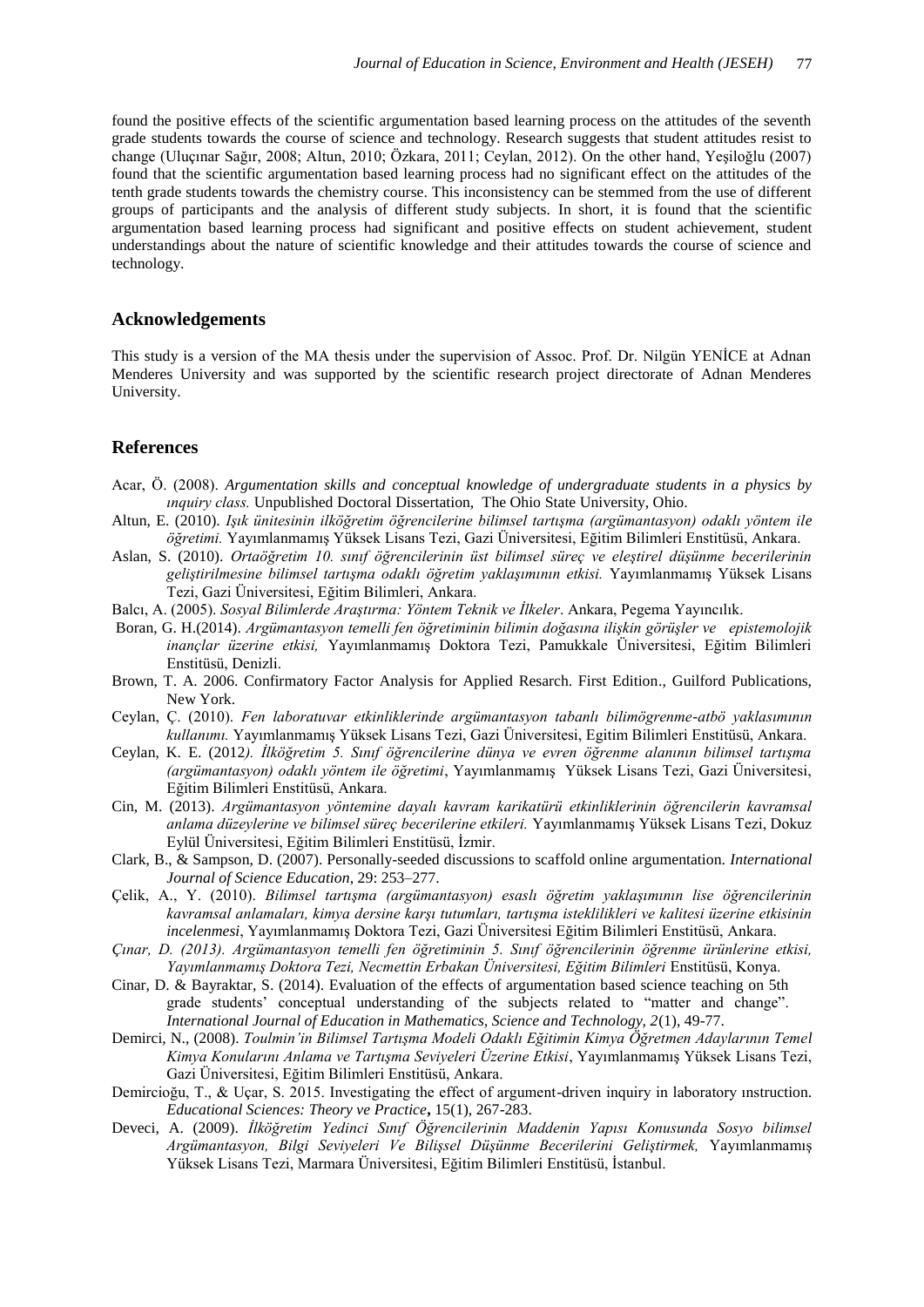- Domaç, G. G. (2011). B*iyoloji eğitiminde toplumbilimsel konuların öğrenilmesinde argümantasyon tabanlı öğrenme sürecinin etkisi,* Yayımlanmamış Yüksek LisansTezi, Gazi Üniversitesi, Eğitim Bilimler Enstitüsü, Ankara.
- Driver, R., Newton, P.,& Osborne, J.(2000). Establishing the norms of argumentation in classrooms. *Science Education*, 84: 287–312.
- Duschl, R., Obsorne, J. (2002). Supporting and romoting argumentation discourse*. Studies in Science Education***,** 38: 39-72.
- Erdoğan,S. (2010). *Dünya, güneş ve ay konusunun ilköğretim 5. Sınıf öğrencilerine bilimsel tartışma odaklı yöntem ile öğretilmesinin öğrencilerin başarılarına, tutumlarına ve tartışmaya katılma istekleri üzerine etkisinin incelenmesi,* Yayımlanmamış Yüksek Lisans Tezi,Uşak Üniversitesi, Sosyal Bilimler Enstitüsü, Uşak.
- Erduran, S., Simon, S., & Osborne, J., (2004). TAPping into Argumentation: developments in the application of toulmin's argument pattern for studying science discourse. *Wiley Periodicals, Inc.* 88(2): 915-933.
- Gültepe, N. (2011). *Bilimsel Tartışma Odaklı Öğretimin lise Öğrencilerinin Bilimsel Süreç Ve Eleştirel Düşünme Becerilerinin Gelişimine Etkisi,* Yayımlanmamış, Yüksek Lisans Tezi, Gazi Üniversitesi, Eğitim Bilimleri Enstitüsü, Ankara.
- Gümrah, A. (2013). *Bilimsel tartışma yönteminin ortaöğretim öğrencilerinin kimyasal değişimler konusunu anlamaları, bilimin doğası hakkındaki görüşleri, bilimsel süreç, iletişim ve argüman becerileri üzerine etkisi*, Yayımlanmamış Doktora Tezi, Marmara Üniversitesi, Eğitim Bilimleri Enstitüsü, İstanbul.
- Hakyolu, H.(2010). *Farklı öğrenme seviyelerindeki öğrencilerin fen derslerinde oluşturulan argüman ortamlarındaki performansları*, Yayımlanmamış Yüksek Lisans Tezi, Marmara Üniversitesi, Eğitim Bilimleri Enstitüsü, İstanbul.
- Infante, D. A., & Rancer, A. S. (1982). A conceptualization and measure of argumentativeness**.** *Journal of Personality Assessment***,** 46(1): 72-80.
- İşbilir, E. (2010). *Investigating Pre-Service Science Teachers's Quality of Written Argumentations about Socio-Scientific Issues in Relation to Epistemic Beliefs and Argumentativeness*, Unpublished Yüksek Lisans Tezi, Ankara: ODTÜ, Fen Bilimleri Enstitüsü.
- Jimenez-Aleixandre, M.P., Rodriguez, B., & A Duschl, R., A. (2000). Doing the lesson or Doing Science. Argument in High School Genetics. *Science Education,* 84: 757-792.
- Jimenez Aleixandre, M.P., & Erduran, S. (2008). Argumentation in science education : an overview. Argumentation İn Science Education : Perspectives From Classroom – Based Research (Erduran, S., Jimenez – Aleixandre, M.P., Eds.), Springer, pp. 292, Dordrecht
- Kaya, O. N.( 2005). *Tartışma Teorisine Dayalı Öğretim Yaklaşımının Öğrencilerin Maddenin Tanecikli Yapısı Konusundaki Başarılarına ve Bilimin Doğası Hakkındaki Kavramalarına Etkisi,* Yayımlanmamış Doktora Tezi, Gazi Üniversitesi, Eğitim Bilimleri Enstitüsü, Ankara.
- Kaya, B. *(*2009*)*. *Araştırma Temelli Öğretim ve Bilimsel Tartışma Yönteminin İlköğretim Öğrencilerinin Asitler ve Bazlar Konusunu Öğrenmesi Üzerine Etkilerinin Karşılaştırılması,* Yayımlanmamış Yüksek Lisans Tezi, Marmara Üniversitesi, Eğitim Bilimleri Enstitüsü, İstanbul.
- Kaya, O. N., & Kılıç, Z. (2010). Fen sınıflarında meydana gelen diyaloglar ve öğrenme üzerine etkileri. *Kastamonu Eğitim Dergisi*, 18(1), 115-130.
- Keçeci, G., Kırılmazkaya, G., & Kırbağ F. Z. (2011). İlköğretim öğrencilerinin genetiği değiştirilmiş organizmaları on-line argümantasyon yöntemi ile öğrenmesi*, 6. International Advance Technologies Symposium*, (16-18 Mayıs 2011), Elazığ.
- Kline, R. B. (2005*). Principles and Practice of Structural Equations Modelling.* Guilford Press, New York.
- Köroğlu, L. S. (2009). *Sekizinci sınıf fen ve teknoloji dersi kalıtım konusunun tartışma öğeleri temelli rehber sorularla desteklenen benzetim ortamında öğretiminin akademik başarı ve tartışma öğelerini kullanma düzeyine etkisi*, Yayımlanmamış Yüksek Lisans Tezi, Çukurova Üniversitesi, Sosyal Bilimler Enstitüsü, Adana.
- Kuhn, D. (1992). Thinking as argument. *Harvard Educational Review*, 62, 155–178.
- Kutluca, A. Y. (2012). *Fen ve Teknoloji Öğretmen Adaylarının Klonlamaya İlişkin Bilimsel ve Sosyobilimsel Argümantasyon Kalitelerinin Alan Bilgisi Yönünden İncelenmesi*, Yayımlanmamış Yüksek Lisans Tezi, Abant İzzet Baysal Üniversitesi, Eğitim Bilimleri Enstitüsü, Bolu.
- Küçük, H. (2012). *İlköğretimde bilimsel tartışma destekli sınıf içi etkinliklerin kullanılmasının öğrencilerin kavramsal anlamalarına, sorgulayıcı öğrenme becerileri algılarına ve fen ve teknoloji'ye yönelik tutumlarına etkisi*, Yayımlanmamış Yüksek Lisans Tezi, Sıtkı Koçman Üniversitesi, Eğitim Bilimleri Enstitüsü. Muğla.
- Leech, N. L., Barrett, K. C. & Morgan, G.A. (2005*). SPSS for intermediate statistics: Use and interpretation*. (2. Baskı). NJ: Lawrence Erlbaum Associates, Inc
- MEB, (2013). *İlköğretim Fen Bilimleri Dersi (3, 4, 5, 6, 7 ve 8. Sınıflar) Öğretim Programı*, MEB, Ankara.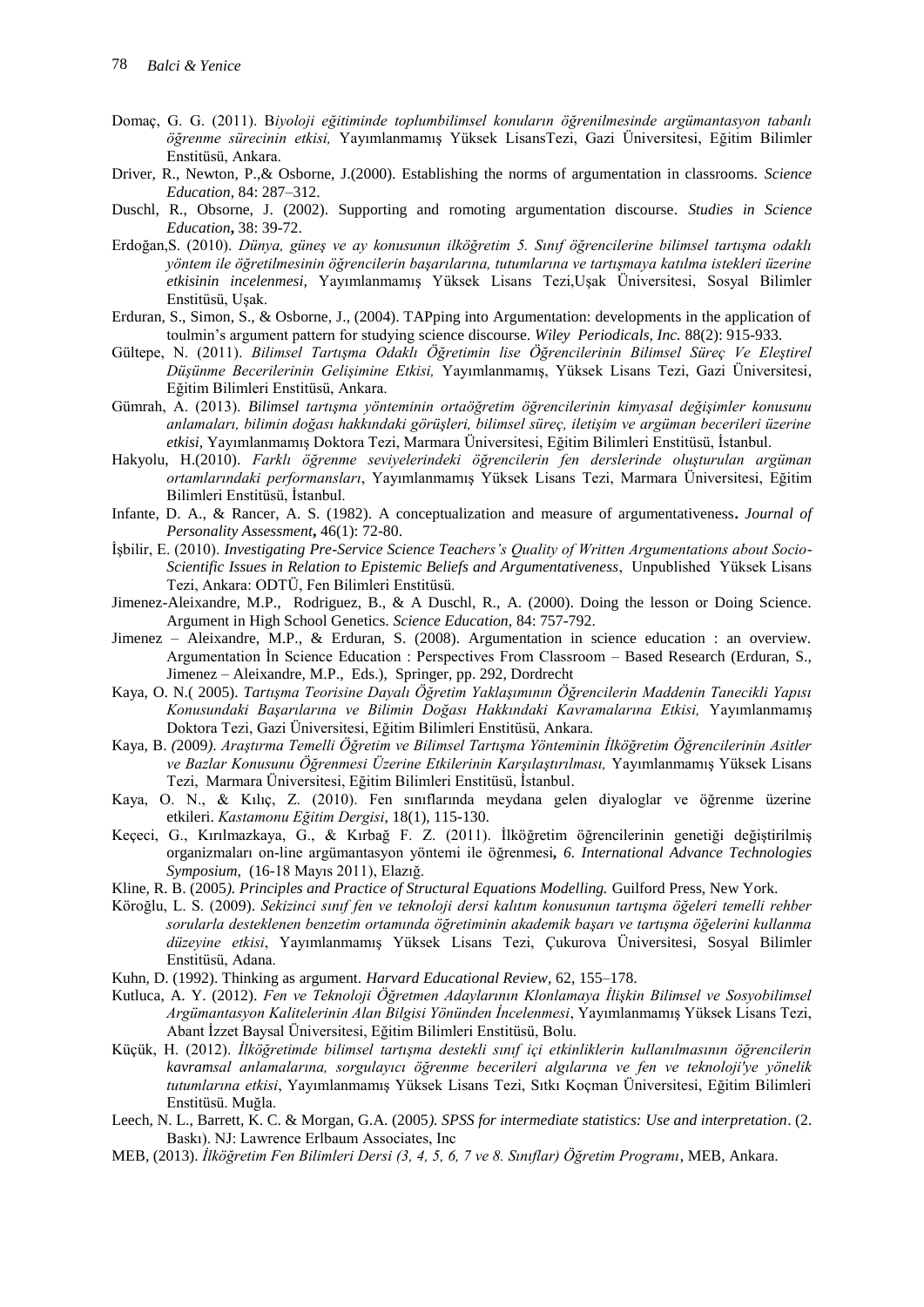- Newton, P., Driver, R., & Osborne, J. (1999). The place of argumentation in the pedagogy of school science*. International Journal of Science Education*, 21, 553– 576.
- Okumuş, S. (2012). "*maddenin halleri ve ısı" ünitesinin bilimsel tartışma (argümantasyon) modeli ile öğretiminin öğrenci başarısına ve anlama düzeylerine etkisi,* Yayımlanmamış Yüksek Lisans Tezi, Karadeniz Teknik Üniversitesi, Eğitim Bilimleri Enstitüsü, Trabzon.
- Osborne J. F., Erduran S., & Simon S. (2004). Enhancing the quality of argumentation in school science. *Journel of Research in Science Teaching*, 41: 994-1020.
- Puig, B., Torija, B. B., & Jimenez-Aleixandre, M. P., (2012). Argumentation In The Classroom: Two Teachıng Sequences. Danú, *Santiago de Compostela*, Spain.
- Öğreten, B. (2014). *Argümantasyona (bilimsel tartışmaya) dayalı öğretim sürecinin akademik başarı ve tartışma seviyelerine etkisi,* Yayımlanmamış Yüksek Lisans, Amasya Üniversitesi Fen Bilimleri Enstitüsü, Amasya.
- Özdem, Y. (2009). *The nature of pre-service science teachers' argumentation in inquiry-oriented laboratory context. Yayımlanmamış Yüksek Lisans Tezi Ortadoğu Teknik Üniversitesi Sosyal Bilimler Enstitüsü, Ankara.*
- Özer, G. (2009). *Bilimsel tartışmaya dayalı öğretim yaklaşımının öğrencilerin mol kavramı konusundaki kavramsal değişimlerine ve başarılarına etkisinin incelenmesi,* Yayımlanmamış Yüksek Lisans Tezi, Gazi Üniversitesi, Eğitim Bilimleri Enstitüsü, Ankara.
- Özkara, D. (2011). *Basınç konusunun sekizinci sınıf öğrencilerine bilimsel argümantasyona dayalı etkinlikler ile öğretilmesi,* Yayımlanmamış Yüksek Lisans Tezi, Adıyaman Üniversitesi, Fen Bilimleri Enstitüsü, Adıyaman.
- Polat, H. (2014). *Atomun yapısı konusunda argümantasyon yönteminin ilköğretim 7. Sınıf öğrencilerinin başarısı üzerine etkisi*, Yayımlanmamış Yüksek Lisans Tezi, İnönü Üniversitesi, Eğitim Bilimleri Enstitüsü, Malatya.
- Rubba, P. & Anderson, H. (1978). Development of an instrument to assess secondary students' understanding of the nature of scientific knowledge. *Science Education*, 62(4), 449-458.
- Soysal, Y. (2012). *Sosyo-bilimsel argümantasyon kalitesine alan bilgisi düzeyinin etkisi: genetiği değiştirilmiş organizmalar*, Yayımlanmamış Yüksek Lisans Tezi, Abant İzzet Baysal Üniversitesi, Eğitim Bilimleri Enstitüsü, Bolu.
- Şahin, F., & Hacıoğlu, Y. (2010). Bilimsel tartışma destekli örnek olayların 8. Sınıf öğrencilerinin "kalıtım" konusunda kavram öğrenmelerine ve okuduğunu anlama becerilerine etkisi. *International Conference on New Trends in Education and Their Implications,* 11-13 November, pp., 269-276, Antalya.
- Şekerci, A. R. (2013). *Kimya laboratuvarında argümantasyon odaklı öğretim yaklaşımının öğrencilerin argümantasyon becerilerine ve kavramsal anlayışlarına etkisi*, Yayımlanmamış Doktora Tezi, Atatürk Üniversitesi, Eğitim Bilimleri Enstitüsü, Erzurum.
- Şimşek, Ö. F. (2007). *Yapısal Eşitlik Modellemesine Giriş: Temel İlkeler ve Lisrel Uygulamaları*, Ekinoks, Ankara.
- Tasar, M. F. (2006). Probing preservice teachers' understandings of scientific knowledge by using a vignette in conjunction with a paper and pencil test. *Eurasia Journal of Mathematics, Science and Technology Education*, 2(1), 53-70.
- Tekeli, A. (2009). *Argümantasyon odaklı sınıf ortamının öğrencilerin asit-baz konusundaki kavramsal değişimlerine ve bilimin doğasını kavramalarına etkisi*, Yayımlanmamış Yüksek Lisans Tezi, Gazi Üniversitesi, Eğitim Bilimleri Enstitüsü, Ankara.
- Top, M.,& Can, B., (2010). Tartışma odaklı öğretimin fen öğretmen adaylarının öz yeterlilik inançlarına etkisi, *IX. Ulusal Fen Bilimleri ve Matematik Eğitimi Kongresi,* Dokuz Eylül Üniversitesi, İzmir.
- Toulmin, S. (1958). *The Uses of Argument*. Cambridge: Cambridge University Pres.
- Tümay, H. (2008). *Argümantasyon odaklı kimya öğretimi.* Yayımlanmamış Doktora Tezi, Gazi Üniversitesi Eğitim Bilimleri Enstitüsü, Ankara.
- Tümay, H., & Köseoğlu, F. (2010). Bilimde argümantasyona odaklanan etkinliklerle kimya öğretmen adaylarının bilimin doğası hakkındaki anlayışlarını geliştirme. *Gazi Eğitim Fakültesi Dergisi*, 30, 3, 859-876.
- Tümay, H., & Köseoğlu, F. (2011). Kimya öğretmen adaylarının argümantasyon odaklı öğretim konusunda anlayışlarının geliştirilmesi. *Türk Fen Eğitimi Dergisi*, 8, 3, 105-119.
- Uluay, G. (2012). İ*lköğretim 7. sınıf fen ve teknoloji dersi kuvvet ve hareket konusunun öğretiminde bilimsel tartışma (argümantasyon) odaklı öğretim yönteminin öğrenci başarısına etkisinin incelenmesi.*  Yayımlanmamış Yüksek Lisans Tezi Kastamonu Üniversitesi Fen Bilimleri Enstitüsü, Kastamonu*.*
- Uluçınar-Sağır, Ş. (2008). *Fen bilgisi dersinde bilimsel tartışma odaklı öğretimin etkililiğinin incelenmesi,* Yayımlanmamış Doktora Tezi, Gazi Üniversitesi, Eğitim Bilimleri Enstitüsü, Ankara.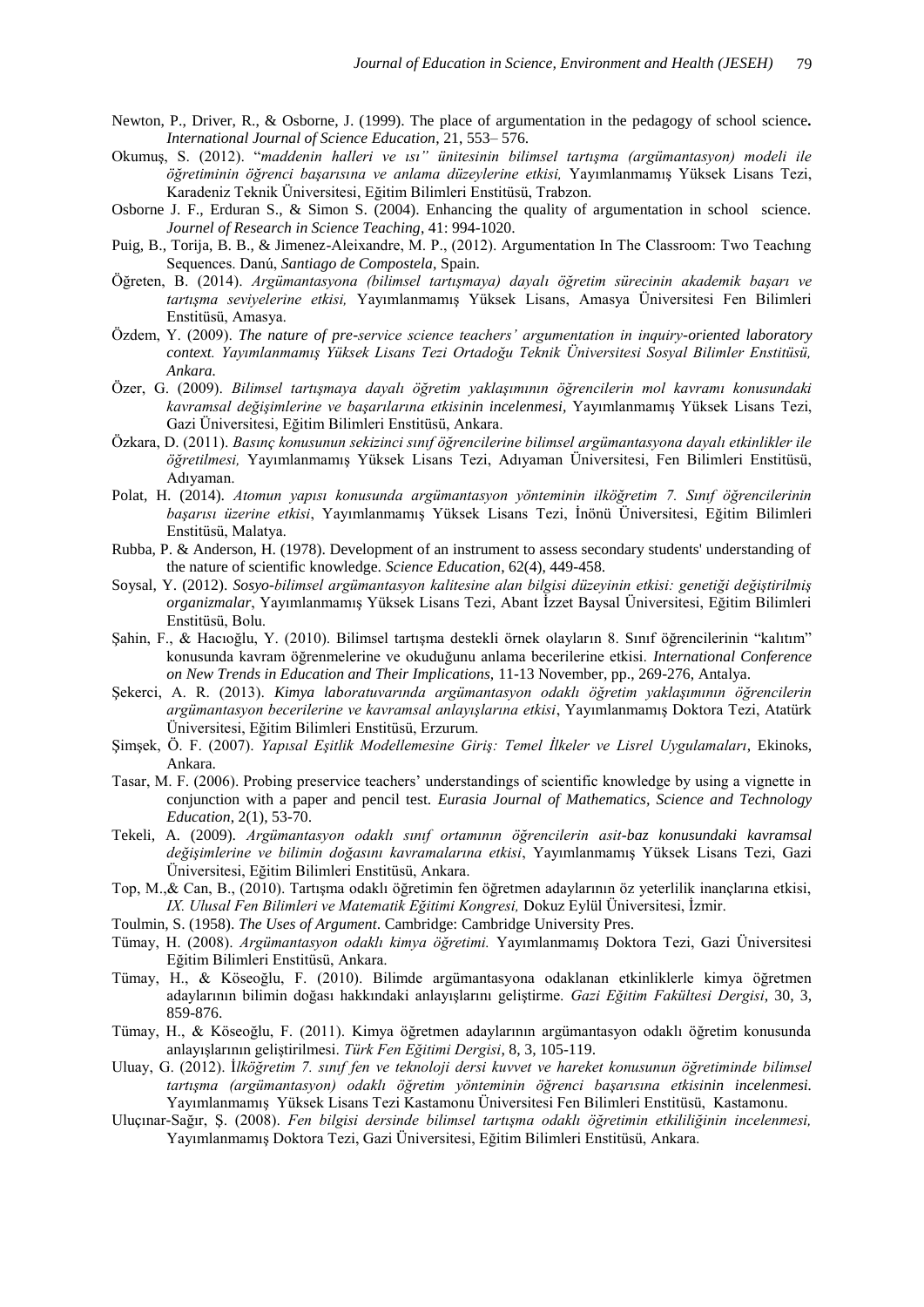- Von Aufschnaiter, C., Erduran, S., Osborne, J., Simon, S.(2008). Arguing to learn and learning to argue: case studies of how students' argumentation relates to their scientific knowledge. *Journal of Research in Science Teaching,* 45, 101–131.
- Yaman, H. H. (2011). *Argümantasyon tabanlı biyoetik eğitiminde örnek bir uygulama: genetiği değiştirilmiş organizma ve genetik tarama testi.* Yayımlanmamış Yüksek Lisans Tezi, Gazi Üniversitesi Eğitim Bilimleri Enstitüsü, Ankara.
- Yeh, K.H., & She, H.C. (2010). On-Line synchronous scientific argumentation learning: nurturing students' argumentation ability and conceptual change in science context. *Computers & Education,* 55,586-602.
- Yerrick, K., R. (2000). Lower track science students' argumentation and open inquiry instruction. *Journal of Research in Scıence Teaching*, 37, 807-838.
- Yeşiloğlu, N. (2007). *Gazlar konusunun lise öğrencilerine bilimsel tartışma (argümantasyon) odaklı yöntem ile öğretimi*. Yayımlanmamış Yüksek Lisans Tezi, Gazi Üniversitesi, Eğitim Bilimleri Enstitüsü, Ankara.
- Yılmaz, V., & Çelik, H. E. (2009). *Yapısal Eşitlik Modellemesi1: Temel Kavramlar, Uygulamalar, Programlama.* PegemA Yayıncılık, Ankara.
- Zohar, A., & Nemet, F. (2002). Fostering students' knowledge and argumentation skills through dilemmas in human genetics. *Journal of Research in Science Teaching***,** 39(1), 35-62.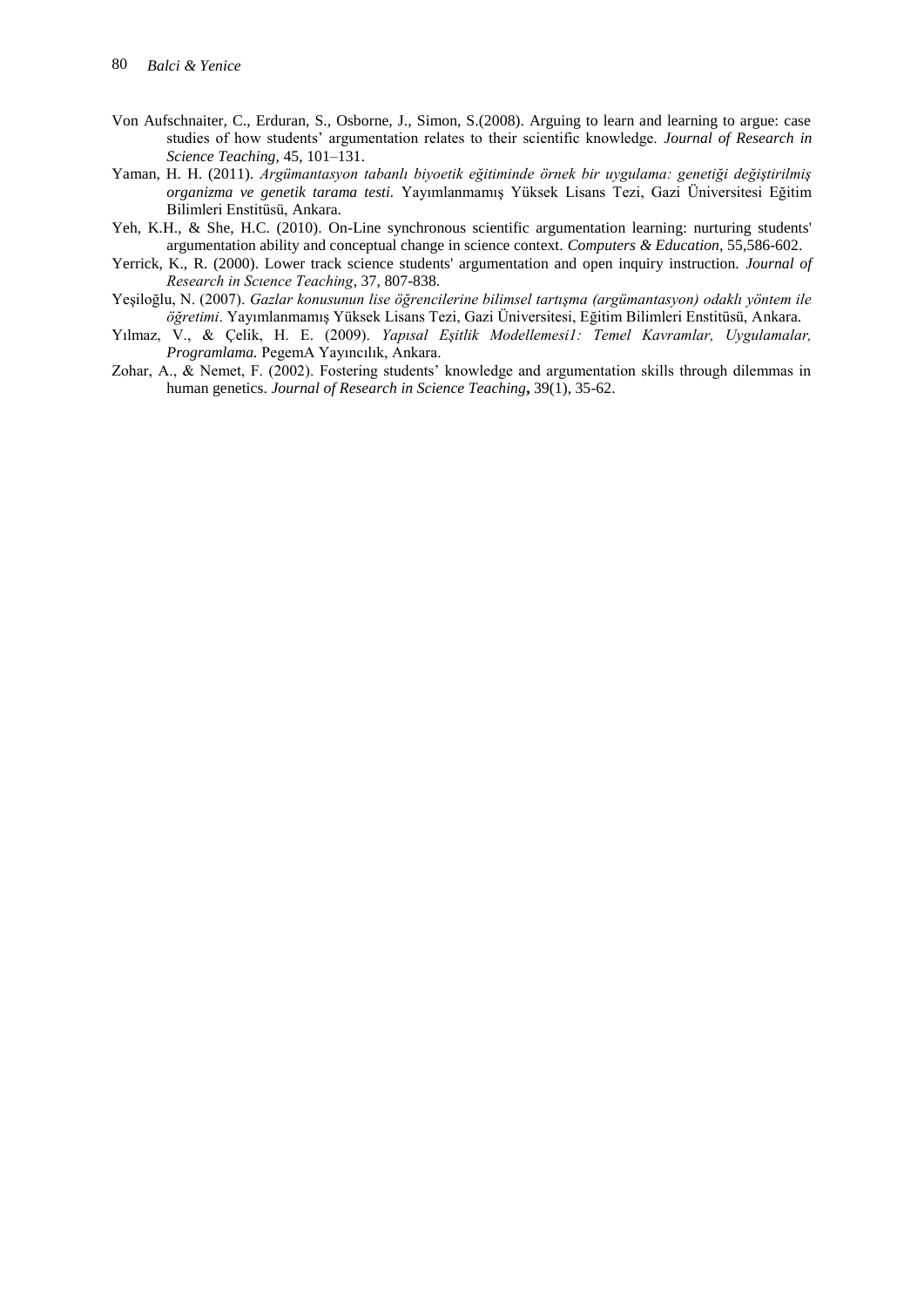# **APPENDIX**

# **Activity 2: Learning Mitosis**

Please review the figures about the steps in mitosis. Tell what you have seen. How many cells occur following the division?

What happens to parent cell following the division?

What is the relationship between parent cell and newly formed cells?

Compare the sizes of parent cell and daughter cells.

**Zooblast is responsible for cell division.** 

Why are newly formed daughter cells the same as parent cell?

My claim :

My justification:



| True                                                                                              | False |  |  |  |
|---------------------------------------------------------------------------------------------------|-------|--|--|--|
| My claim<br>$\sim 10$                                                                             |       |  |  |  |
| My justification:                                                                                 |       |  |  |  |
| Rebuttal: If there was a group member who did not agree with your idea, how did you persuade him? |       |  |  |  |
|                                                                                                   |       |  |  |  |
|                                                                                                   |       |  |  |  |

………………………………………………………………………………………………………………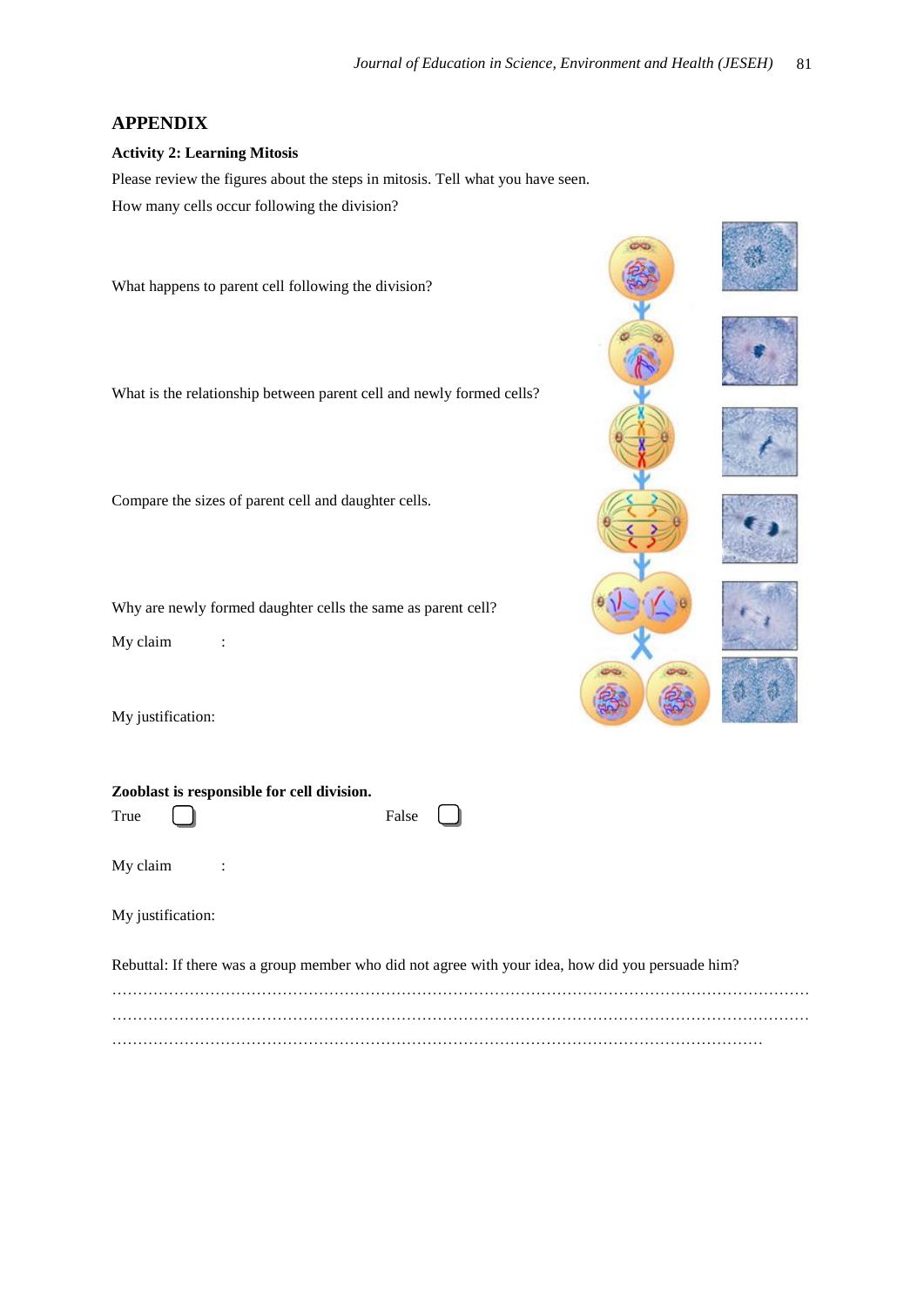# 82 *Balci & Yenice*

# **Chromosome can be seen with a microscope only during the cell division.**

|                   | True                   | False |  |
|-------------------|------------------------|-------|--|
| My claim          | $\bullet$<br>$\bullet$ |       |  |
| My justification: |                        |       |  |

# **Chromosome exists in cystoblast.**

|                   | True           | False |  |
|-------------------|----------------|-------|--|
| My claim          | $\ddot{\cdot}$ |       |  |
| My justification: |                |       |  |
|                   |                |       |  |

# **Chromosome can always be seen with a microscope.**

|                    | True           | False |  |
|--------------------|----------------|-------|--|
| My claim           | $\ddot{\cdot}$ |       |  |
| My justification : |                |       |  |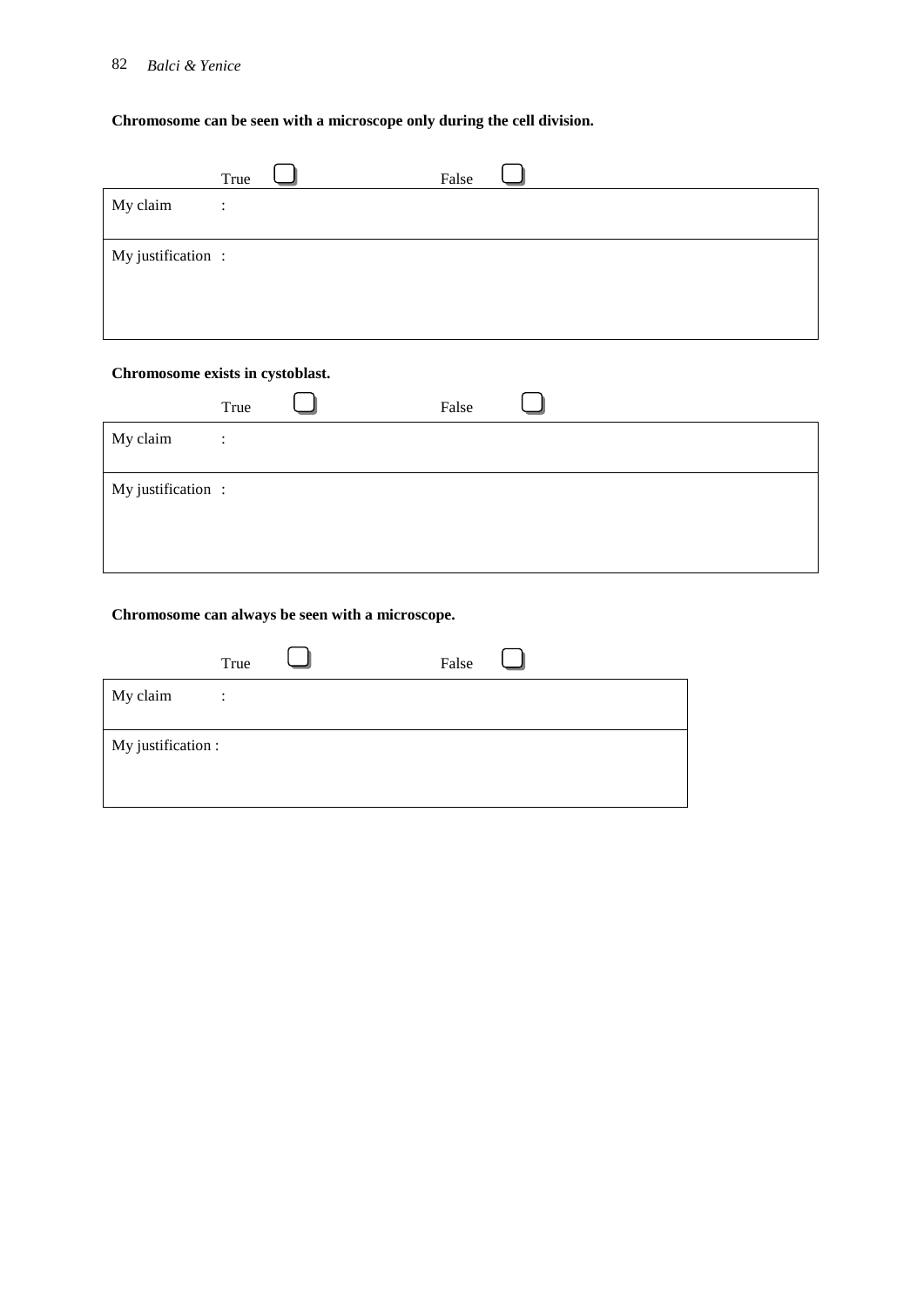# **Activity 7: Let's draw İrem's family tree**

Family tree is a schematic figure which makes it possible for us to see better the family relations. In family tree different signs are used for male members and female members of the family. Irem, an eighth grade student, was asked by her teacher to prepare a family tree focusing on a disease experienced in the family. She first makes a research about her family past. She learns that both grandfathers and one grandmother of her were color-blind and that her mother has gene for color-blindness. Based on this information Irem draws two family frees on cards with different colors. However, she is not sure about which one is correct.



Based on the information given above discuss which family tree is correct.

**Theory 1:** Family tree on pink card is correct.

**Theory 2:** Family tree on blue card is correct.

# **There should be at least one reason for your group to support for your argument.**

# **Claims/ reasons**

- $\triangleright$  Given that the mother of her father was color-blind, her father should also be colorblind.
- $\triangleright$  Gene for color-blindness can be transmitted to female members through their mothers or fathers.
- $\triangleright$  Given that her father is color-blind, she should also be color-blind.
- $\triangleright$  Her grandmother on her mother side is color-blindness carrier.
- $\triangleright$  Given that her mother has gene for color-blindness, she may also be color-blind.
- $\triangleright$  Color-blindness is a hereditary disease depending on X chromosome.
- $\triangleright$  Her sister does not get gene for color-blindness from her father.
- $\triangleright$  Given that the mother and father of her father were color-blind, her aunt is certainly color-blind.

# **If you have other reasons or evidence, please tell these.**